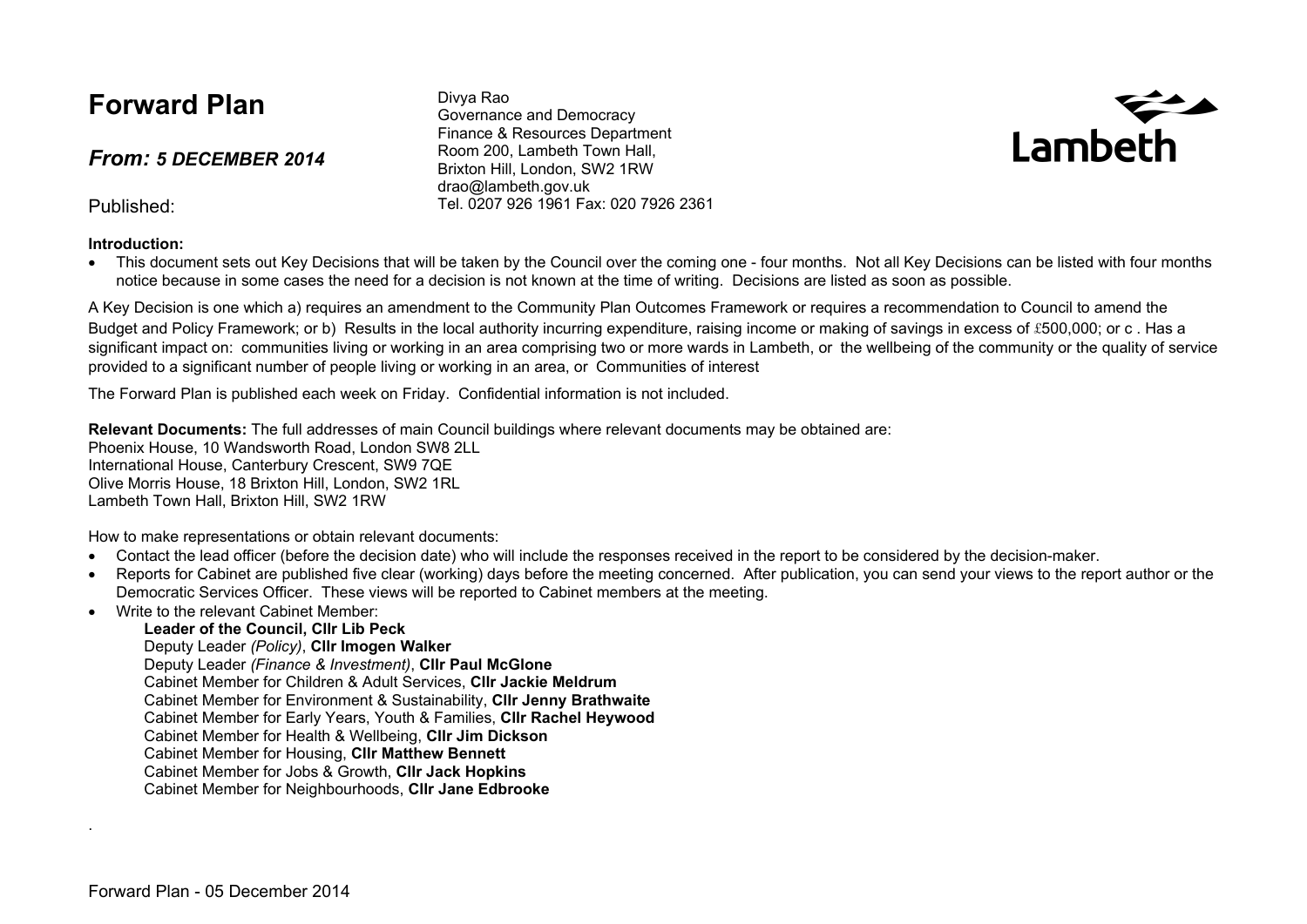| <b>Key Decision (Including Brief)</b><br>Decision-maker.<br><b>Summary &amp; Expected</b><br><b>Edition of Forward Plan</b><br>when first appeared $\{2\}$<br>Outcome)<br>(including ward) {1} | Date decision to be<br>taken $\{3\}$ | External<br><b>Consultation:</b><br>Who<br>How<br>Closing date ${4}$ | <b>Relevant documents</b><br>${5}$ | <b>Lead Officer (to whom</b><br>representations should be<br>made, and holder of<br>$documents)$ {6} |
|------------------------------------------------------------------------------------------------------------------------------------------------------------------------------------------------|--------------------------------------|----------------------------------------------------------------------|------------------------------------|------------------------------------------------------------------------------------------------------|
|------------------------------------------------------------------------------------------------------------------------------------------------------------------------------------------------|--------------------------------------|----------------------------------------------------------------------|------------------------------------|------------------------------------------------------------------------------------------------------|

# **Reports to be considered by Cabinet**

| <b>Estate Regeneration and</b><br><b>Housing Delivery</b><br>The report sets out an ambitious<br>programme of Council-led<br>housing delivery that will provide<br>more opportunities for better<br>quality homes. The programme<br>will improve the living conditions<br>for existing residents and provide<br>much needed, new, high quality<br>housing which is affordable to<br>our residents.<br>All Wards | Cabinet<br>12 September 2014 | 8 Dec 2014 | The Regeneration<br>Charter is being co-<br>produced with<br>residents and will be<br>discussed at tenants<br>council.<br>Residents will co-<br>design options for the<br>future of their<br>estates.                       | <b>Estate Regeneration</b><br>and Housing Delivery | Neil Vokes, Regeneration<br>Project Manager (Housing)<br>nvokes@lambeth.gov.uk<br>1st floor, Phoenix House                 |
|-----------------------------------------------------------------------------------------------------------------------------------------------------------------------------------------------------------------------------------------------------------------------------------------------------------------------------------------------------------------------------------------------------------------|------------------------------|------------|-----------------------------------------------------------------------------------------------------------------------------------------------------------------------------------------------------------------------------|----------------------------------------------------|----------------------------------------------------------------------------------------------------------------------------|
| <b>HRA Rent and Budget Setting</b><br>2015/2016<br>Annual Report - HRA Budget<br>and Rent setting<br>All Wards                                                                                                                                                                                                                                                                                                  | Cabinet<br>11 October 2014   | 8 Dec 2014 | Area Forums<br><b>Tenants Council</b><br>Extensive<br>engagement with<br><b>Tenants Council and</b><br>presentations at area<br>forums. All feedback<br>and issues captured<br>and the report<br>amended as<br>appropriate. | <b>HRA Rent and Budget</b><br>Setting 2015/2016    | Hamant Bharadia, Assistant<br>Director of Finance, HRE<br>HBharadia@lambeth.gov.uk<br>Hambrook House<br>Tel: 020 7926 9153 |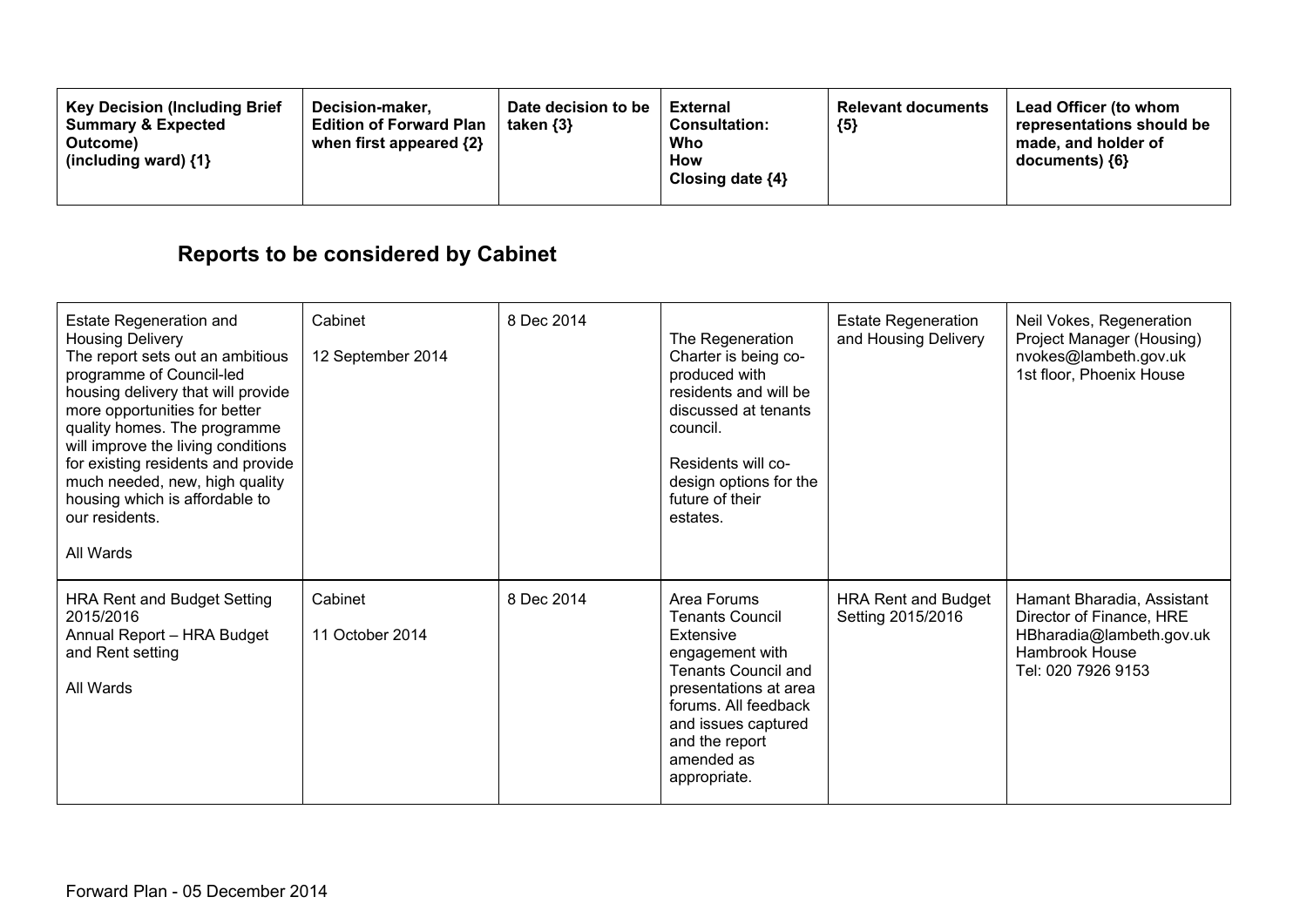| <b>Key Decision (Including Brief</b><br><b>Summary &amp; Expected</b><br>Outcome)<br>(including ward) $\{1\}$ | Decision-maker.<br><b>Edition of Forward Plan</b><br>when first appeared {2} | Date decision to be<br>taken $\{3\}$ | <b>External</b><br><b>Consultation:</b><br>Who<br>How<br>Closing date $\{4\}$ | <b>Relevant documents</b><br>${5}$ | Lead Officer (to whom<br>representations should be<br>made, and holder of<br>documents) {6} |
|---------------------------------------------------------------------------------------------------------------|------------------------------------------------------------------------------|--------------------------------------|-------------------------------------------------------------------------------|------------------------------------|---------------------------------------------------------------------------------------------|
|---------------------------------------------------------------------------------------------------------------|------------------------------------------------------------------------------|--------------------------------------|-------------------------------------------------------------------------------|------------------------------------|---------------------------------------------------------------------------------------------|

| Your New Town Hall -<br>Authorisation to promote a<br>Compulsory Purchase Order in<br>respect of land and interests at 1<br><b>Town Hall Parade</b><br>To approve the promotion of a<br>Compulsory Purchase Order of 1<br>Town Hall Parade n order to<br>secure the necessary land and<br>interests needed to deliver the<br>YNTH project.<br><b>Brixton Hill</b>                                                                                      | Cabinet<br>24 October 2014 | 8 Dec 2014 | Your New Town Hall -<br>Authorisation to<br>promote a Compulsory<br>Purchase Order in<br>respect of land and<br>interests at 1 Town<br><b>Hall Parade</b> | Mark Hynes, Borough<br>Solicitor, Director of<br><b>Corporate Affairs</b><br>mhynes@lambeth.gov.uk<br>2nd Floor, Lambeth Town<br>Hall |
|--------------------------------------------------------------------------------------------------------------------------------------------------------------------------------------------------------------------------------------------------------------------------------------------------------------------------------------------------------------------------------------------------------------------------------------------------------|----------------------------|------------|-----------------------------------------------------------------------------------------------------------------------------------------------------------|---------------------------------------------------------------------------------------------------------------------------------------|
| Financial Planning Report -<br>Revenue & Capital Budget<br>2015/16-2017/18<br>The Financial Planning Report<br>will focus on the Resource<br>Allocation Process for 2015/16<br>with the intention that agreed<br>savings proposals will be<br>submitted to Cabinet for<br>ratification and recommendation<br>to Council in order to set a<br>balanced budget. Provisional<br>proposals will also be developed<br>for 2016/17 and 2017/18.<br>All Wards | Cabinet<br>3 October 2014  | 8 Dec 2014 | <b>Financial Planning</b><br>Report - Revenue &<br><b>Capital Budget</b><br>2015/16-2017/18                                                               | Frank Higgins, Head of<br><b>Financial Strategy</b><br>Fhiggins@lambeth.gov.uk<br>Olive Morris House<br>Tel: 020 7926 9316            |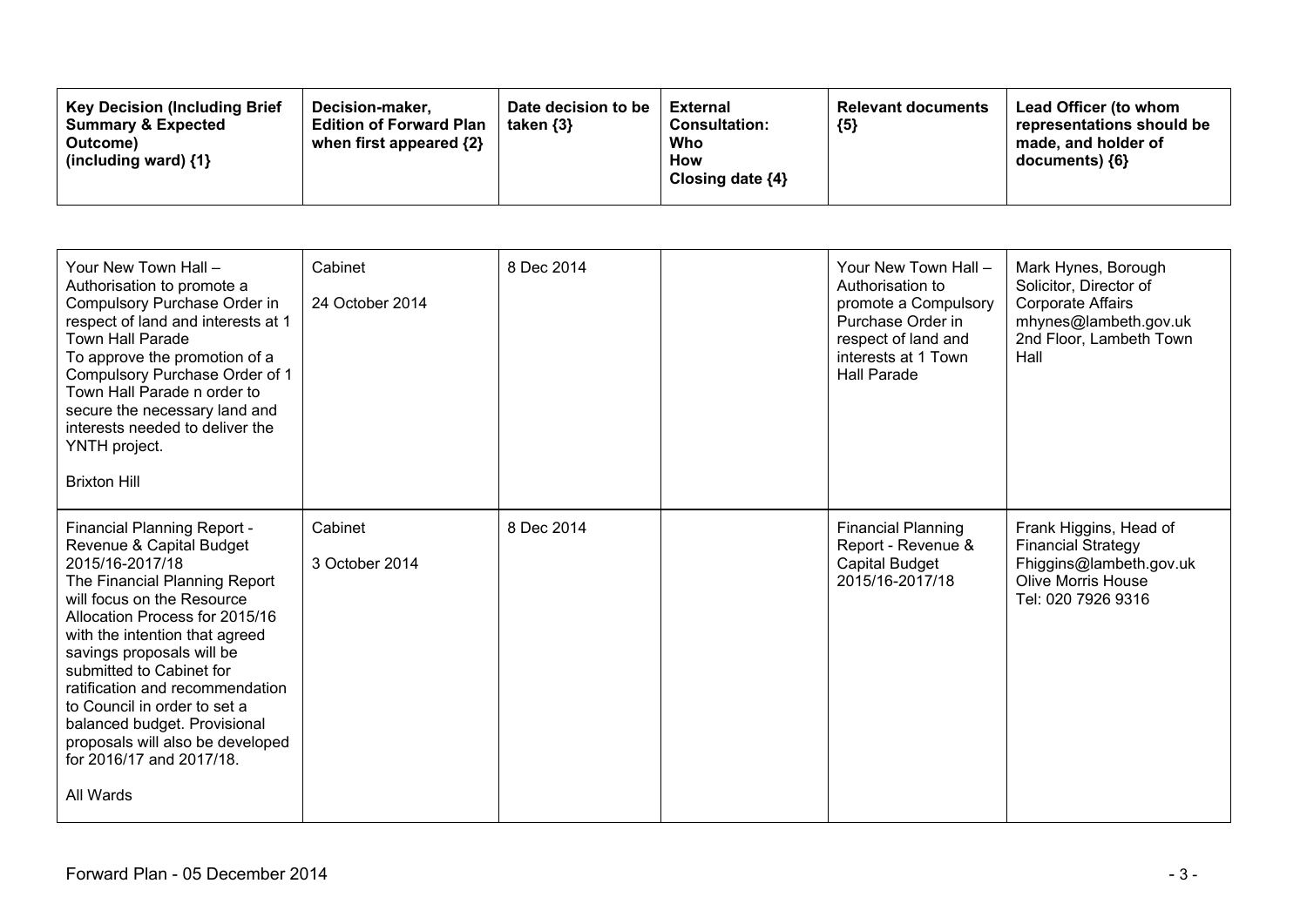| <b>Key Decision (Including Brief</b><br>Decision-maker.<br><b>Edition of Forward Plan</b><br><b>Summary &amp; Expected</b><br>when first appeared $\{2\}$<br>Outcome)<br>(including ward) {1} | Date decision to be<br>taken {3} | <b>External</b><br><b>Consultation:</b><br>Who<br>How<br>Closing date $\{4\}$ | <b>Relevant documents</b><br>${5}$ | Lead Officer (to whom<br>representations should be<br>made, and holder of<br>documents) {6} |
|-----------------------------------------------------------------------------------------------------------------------------------------------------------------------------------------------|----------------------------------|-------------------------------------------------------------------------------|------------------------------------|---------------------------------------------------------------------------------------------|
|-----------------------------------------------------------------------------------------------------------------------------------------------------------------------------------------------|----------------------------------|-------------------------------------------------------------------------------|------------------------------------|---------------------------------------------------------------------------------------------|

| New Alterations and Extensions<br>Cabinet<br><b>Supplementary Planning</b><br><b>Document</b><br>To approve the content of the<br>guidance as a Supplemetary<br>Planning Document for public<br>consultation.<br>All Wards | 12 Jan 2015 | Specific<br>$\bullet$<br>individuals<br>with a stated<br>interest in the<br>subject, local<br>amenity<br>societys,<br>other<br>community<br>groups and<br>stakeholders<br>identified on<br>the planning<br>policy<br>consultation<br>database.<br>Publicity in<br>$\bullet$<br>Lambeth<br>Life, press<br>release and<br>Council<br>online<br>consultation<br>diary.<br>The 28 day process<br>will take place in<br>February/ March<br>2015. | New Alterations and<br>Extensions<br>Supplementary<br><b>Planning Document</b> | Doug Black, Team Leader<br>Conservation & Urban Design<br>DBlack1@lambeth.gov.uk<br>1st floor, Phoenix House<br>Tel: 020 7926 4065 |
|----------------------------------------------------------------------------------------------------------------------------------------------------------------------------------------------------------------------------|-------------|---------------------------------------------------------------------------------------------------------------------------------------------------------------------------------------------------------------------------------------------------------------------------------------------------------------------------------------------------------------------------------------------------------------------------------------------|--------------------------------------------------------------------------------|------------------------------------------------------------------------------------------------------------------------------------|
|----------------------------------------------------------------------------------------------------------------------------------------------------------------------------------------------------------------------------|-------------|---------------------------------------------------------------------------------------------------------------------------------------------------------------------------------------------------------------------------------------------------------------------------------------------------------------------------------------------------------------------------------------------------------------------------------------------|--------------------------------------------------------------------------------|------------------------------------------------------------------------------------------------------------------------------------|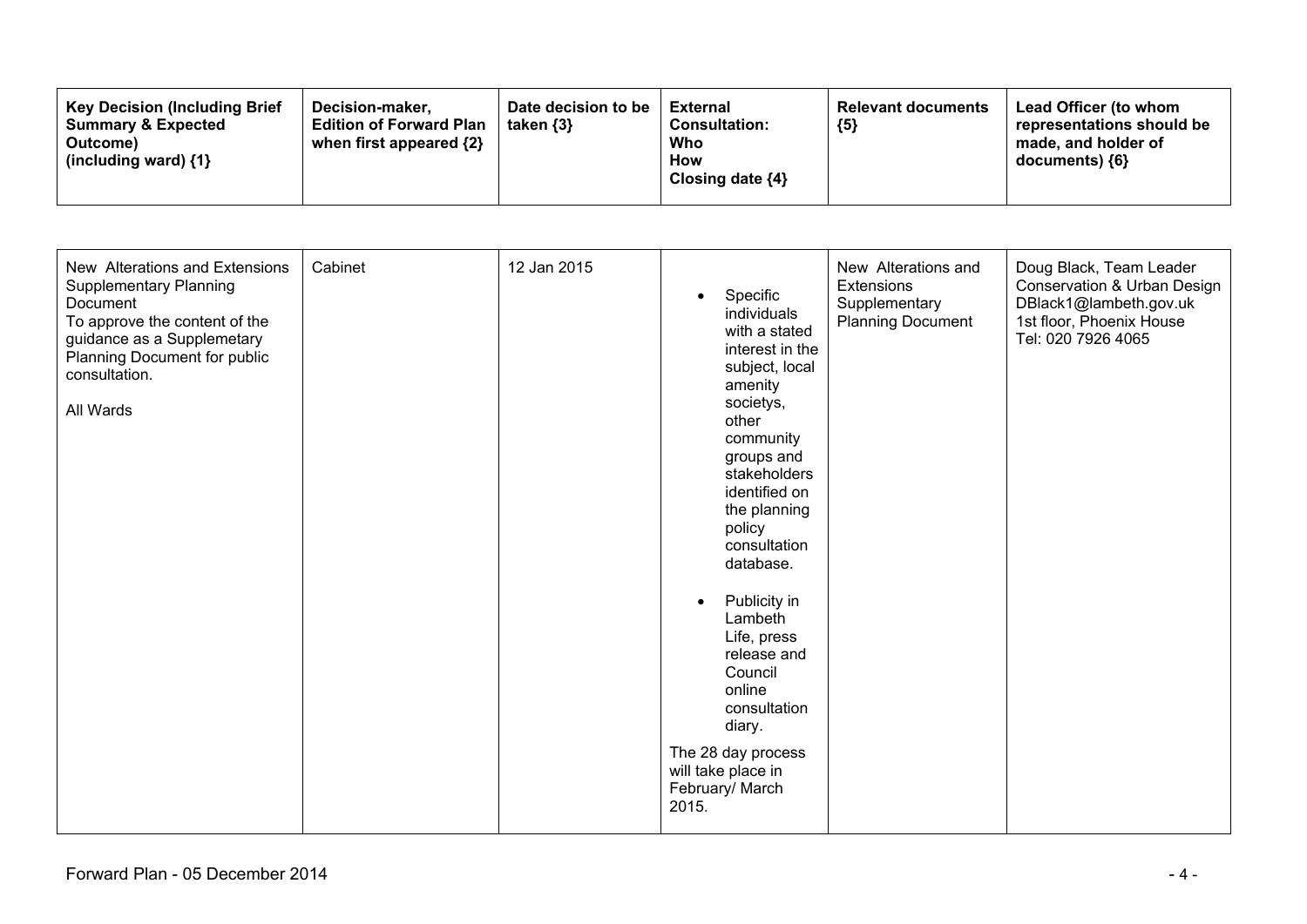| <b>Key Decision (Including Brief</b><br>Decision-maker.<br><b>Summary &amp; Expected</b><br>Outcome)<br>(including ward) $\{1\}$ | Date decision to be<br>taken $\{3\}$<br><b>Edition of Forward Plan</b><br>when first appeared $\{2\}$ | <b>External</b><br><b>Consultation:</b><br>Who<br>How<br>Closing date $\{4\}$ | <b>Relevant documents</b><br>${5}$ | <b>Lead Officer (to whom</b><br>representations should be<br>made, and holder of<br>$documents)$ {6} |
|----------------------------------------------------------------------------------------------------------------------------------|-------------------------------------------------------------------------------------------------------|-------------------------------------------------------------------------------|------------------------------------|------------------------------------------------------------------------------------------------------|
|----------------------------------------------------------------------------------------------------------------------------------|-------------------------------------------------------------------------------------------------------|-------------------------------------------------------------------------------|------------------------------------|------------------------------------------------------------------------------------------------------|

| <b>Council Tax Support Scheme</b><br>To recommend the contiinuation<br>of Lambeth's Council Tax<br>Support (CTS) scheme<br>unchanged for 2015/16. The<br>council is obligated by law to<br>make CTS scheme each year<br>even if there are no changes<br>made.<br>All Wards | Cabinet<br>5 December 2014 | 12 Jan 2015 | The original CTS<br>scheme was the<br>result of extensive<br>consultation with<br>residents and<br>stakeholders as<br>well as the GLA. As<br>no changes to the<br>original scheme are<br>proposed no<br>consultation has<br>been undertaken.<br>The scheme will be<br>changed for<br>2016/17 to<br>accommodate<br>Universal Credit.<br>This and any other<br>changes the<br>council chooses to<br>make will be the<br>subject of<br>extensive<br>consultation in<br>2015. | <b>Council Tax Support</b><br>Scheme | Tim Hillman-Brown<br>THillman-<br>brown@lambeth.gov.uk |
|----------------------------------------------------------------------------------------------------------------------------------------------------------------------------------------------------------------------------------------------------------------------------|----------------------------|-------------|---------------------------------------------------------------------------------------------------------------------------------------------------------------------------------------------------------------------------------------------------------------------------------------------------------------------------------------------------------------------------------------------------------------------------------------------------------------------------|--------------------------------------|--------------------------------------------------------|
|----------------------------------------------------------------------------------------------------------------------------------------------------------------------------------------------------------------------------------------------------------------------------|----------------------------|-------------|---------------------------------------------------------------------------------------------------------------------------------------------------------------------------------------------------------------------------------------------------------------------------------------------------------------------------------------------------------------------------------------------------------------------------------------------------------------------------|--------------------------------------|--------------------------------------------------------|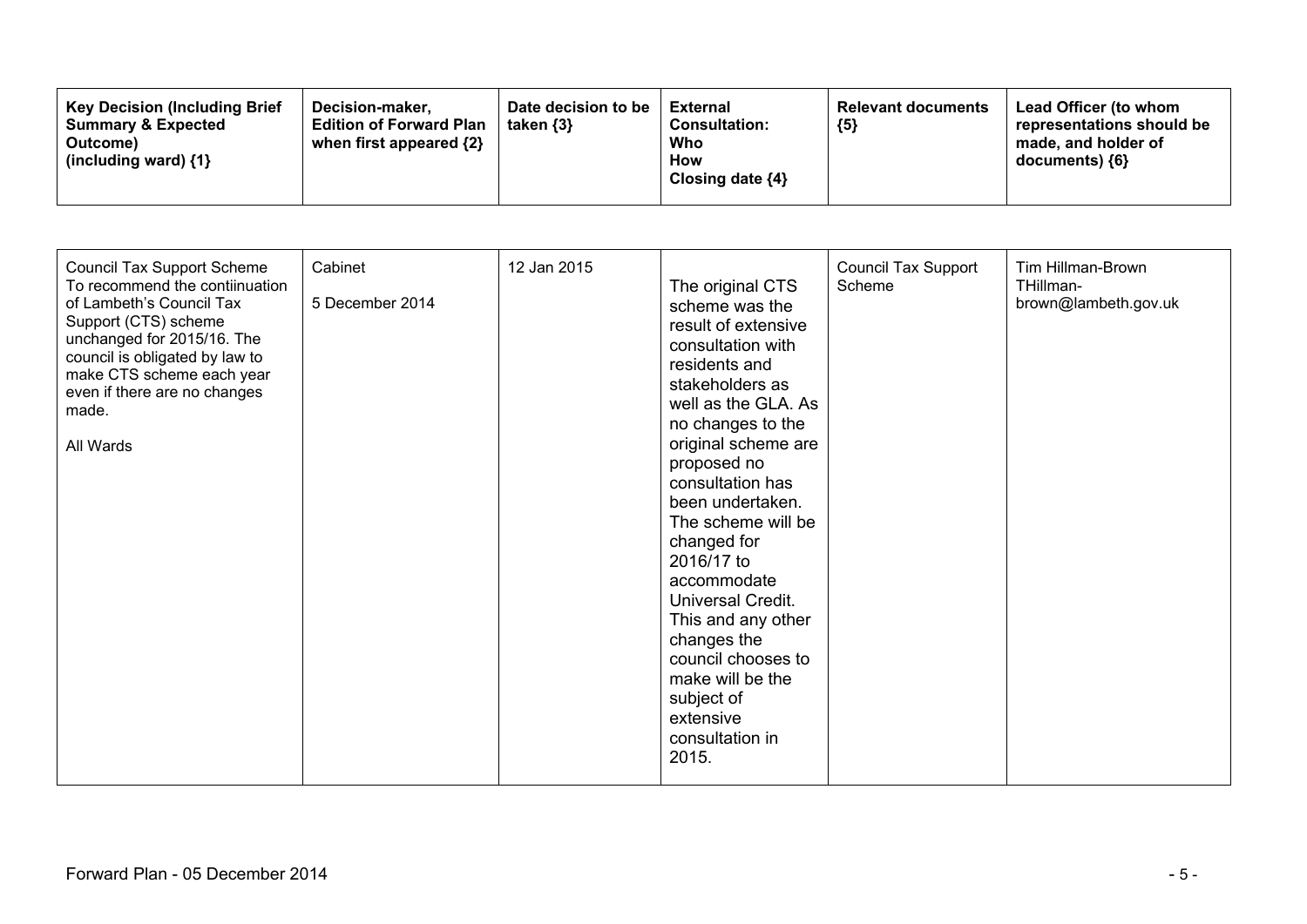| <b>Key Decision (Including Brief</b><br><b>Summary &amp; Expected</b><br>Outcome)<br>(including ward) $\{1\}$ | Date decision to be<br>Decision-maker.<br>taken $\{3\}$<br><b>Edition of Forward Plan</b><br>when first appeared {2} | External<br><b>Consultation:</b><br>Who<br><b>How</b><br>Closing date $\{4\}$ | <b>Relevant documents</b><br>${5}$ | <b>Lead Officer (to whom</b><br>representations should be<br>made, and holder of<br>$documents)$ {6} |
|---------------------------------------------------------------------------------------------------------------|----------------------------------------------------------------------------------------------------------------------|-------------------------------------------------------------------------------|------------------------------------|------------------------------------------------------------------------------------------------------|
|---------------------------------------------------------------------------------------------------------------|----------------------------------------------------------------------------------------------------------------------|-------------------------------------------------------------------------------|------------------------------------|------------------------------------------------------------------------------------------------------|

| Flood Risk Management<br>Strategy<br>To approve the local flood risk<br>management strategy for<br>Lambeth<br>All Wards | Cabinet<br>21/11/14 | 12 Jan 2015 | Citizens were<br>invited to a<br>workshop in<br>January 2014,<br>followed by a 2<br>month consultation,<br>which ended 31<br>August, with<br>citizens and risk<br>management<br>agencies.<br>All ward councillors<br>in areas identified<br>at high risk of<br>flooding were<br>consulted on the<br>draft strategy. | <b>Flood Risk</b><br><b>Management Strategy</b> | Andrew Round, Commercial<br>Services Development Officer<br>ARound@lambeth.gov.uk |
|-------------------------------------------------------------------------------------------------------------------------|---------------------|-------------|---------------------------------------------------------------------------------------------------------------------------------------------------------------------------------------------------------------------------------------------------------------------------------------------------------------------|-------------------------------------------------|-----------------------------------------------------------------------------------|
|-------------------------------------------------------------------------------------------------------------------------|---------------------|-------------|---------------------------------------------------------------------------------------------------------------------------------------------------------------------------------------------------------------------------------------------------------------------------------------------------------------------|-------------------------------------------------|-----------------------------------------------------------------------------------|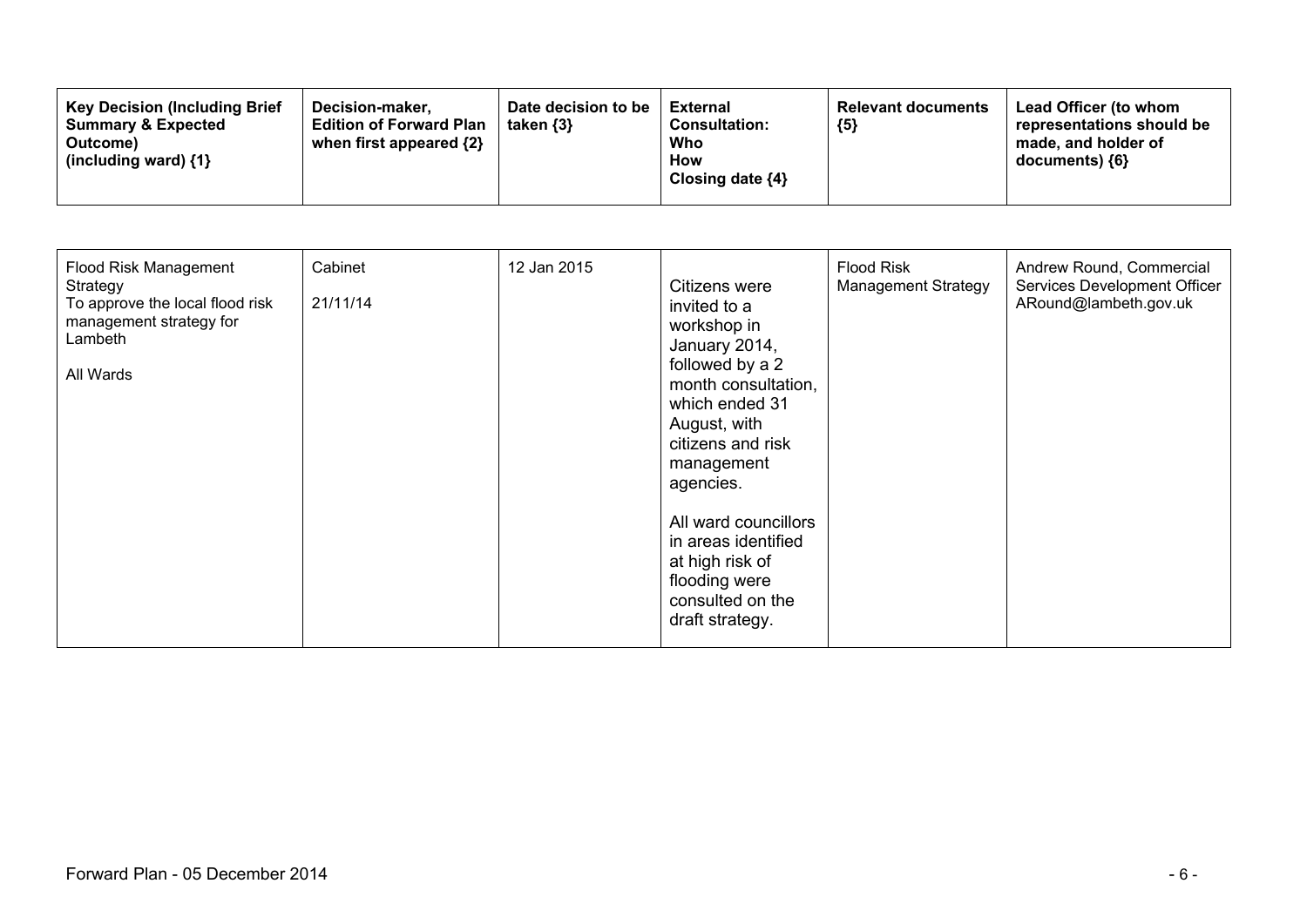| Parks and Open Spaces Capital<br>Investment Plan $2014/15 -$<br>2018/19<br>The Capital Investment Plan will<br>set out how Lambeth plans to<br>deliver a range of improvements<br>across the borough's parks and<br>open spaces that will ultimately<br>make Lambeth a better place to<br>live, work, and visit. Cabinet<br>approval is being sought to<br>release £9million from the capital<br>pipeline to help deliver<br>improvement priorities in this<br>plan. | Cabinet<br>28/11/2014     | 12 Jan 2015 | The draft Parks<br>Capital Investment<br>Plan underwent<br>borough-wide public<br>consultation from 15<br>September 2014 - 31<br>October 2014. This<br>included circulation to<br>all ward councillors<br>for comment as well<br>as promotion through<br>social media<br>channels, local<br>forums, and Council<br>webpage. | Parks and Open<br>Spaces Capital<br><b>Investment Plan</b><br>$2014/15 - 2018/19$ | Natalie Thomsen,<br>Programme Manager<br>nthomsen@lambeth.gov.uk                                                                  |
|----------------------------------------------------------------------------------------------------------------------------------------------------------------------------------------------------------------------------------------------------------------------------------------------------------------------------------------------------------------------------------------------------------------------------------------------------------------------|---------------------------|-------------|-----------------------------------------------------------------------------------------------------------------------------------------------------------------------------------------------------------------------------------------------------------------------------------------------------------------------------|-----------------------------------------------------------------------------------|-----------------------------------------------------------------------------------------------------------------------------------|
| Revenue & Capital Budget<br>2015/16-2017/18<br>That Cabinet recommend<br>Council to note or adopt the<br>budget 2015/16 - 2017/18<br>recommendations<br>All Wards                                                                                                                                                                                                                                                                                                    | Cabinet<br>3 October 2014 | 9 Feb 2015  |                                                                                                                                                                                                                                                                                                                             | Revenue & Capital<br>Budget 2015/16-<br>2017/18                                   | Frank Higgins, Head of<br><b>Financial Strategy</b><br>Fhiggins@lambeth.gov.uk<br><b>Olive Morris House</b><br>Tel: 020 7926 9316 |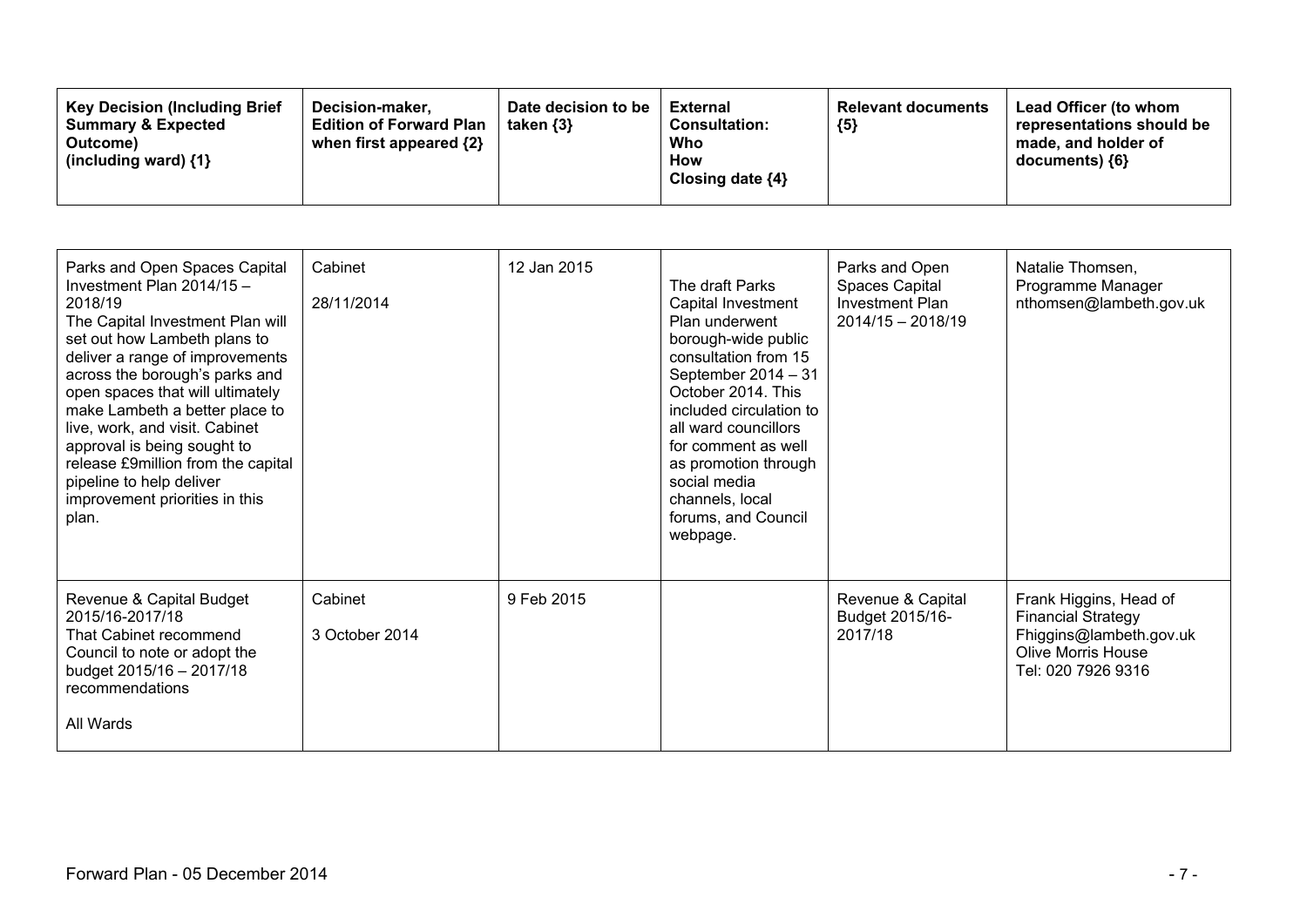| <b>Key Decision (Including Brief</b><br><b>Summary &amp; Expected</b><br>Outcome)<br>(including ward) $\{1\}$ | Date decision to be<br>Decision-maker.<br>taken $\{3\}$<br><b>Edition of Forward Plan</b><br>when first appeared {2} | External<br><b>Consultation:</b><br>Who<br><b>How</b><br>Closing date $\{4\}$ | <b>Relevant documents</b><br>${5}$ | <b>Lead Officer (to whom</b><br>representations should be<br>made, and holder of<br>$documents)$ {6} |
|---------------------------------------------------------------------------------------------------------------|----------------------------------------------------------------------------------------------------------------------|-------------------------------------------------------------------------------|------------------------------------|------------------------------------------------------------------------------------------------------|
|---------------------------------------------------------------------------------------------------------------|----------------------------------------------------------------------------------------------------------------------|-------------------------------------------------------------------------------|------------------------------------|------------------------------------------------------------------------------------------------------|

| Income and Debt Strategy<br>review<br>Cabinet will be asked to sign off<br>the new Income and Debt<br>Strategy                                                                        | Cabinet | 9 Feb 2015 |                                                                                                            | Income and Debt<br>Strategy review               | Michelle Binfield, Strategic<br><b>Commissioning Manager</b><br>mbinfield@lambeth.gov.uk<br><b>Phoenix House</b><br>Tel: 020 7926 4610                 |
|---------------------------------------------------------------------------------------------------------------------------------------------------------------------------------------|---------|------------|------------------------------------------------------------------------------------------------------------|--------------------------------------------------|--------------------------------------------------------------------------------------------------------------------------------------------------------|
| Response to Environmental<br><b>Crime Scrutiny Commission'</b><br>Response to the<br>recommendations in the<br><b>Environmental Crime Scrutiny</b><br>Commission report'<br>All Wards | Cabinet | 9 Mar 2015 | Consultation was<br>undertaken with<br>residents in the<br>course of the<br>Commission's<br>investigations | Report of the Enviro-<br><b>Crime Commission</b> | Claire Butcher, Lead Scrutiny<br>Officer<br>cbutcher@lambeth.gov.uk<br>Room 200, Lambeth Town<br>Hall, INTERNAL<br>Tel: 020 7926 0024<br>020 7926 2361 |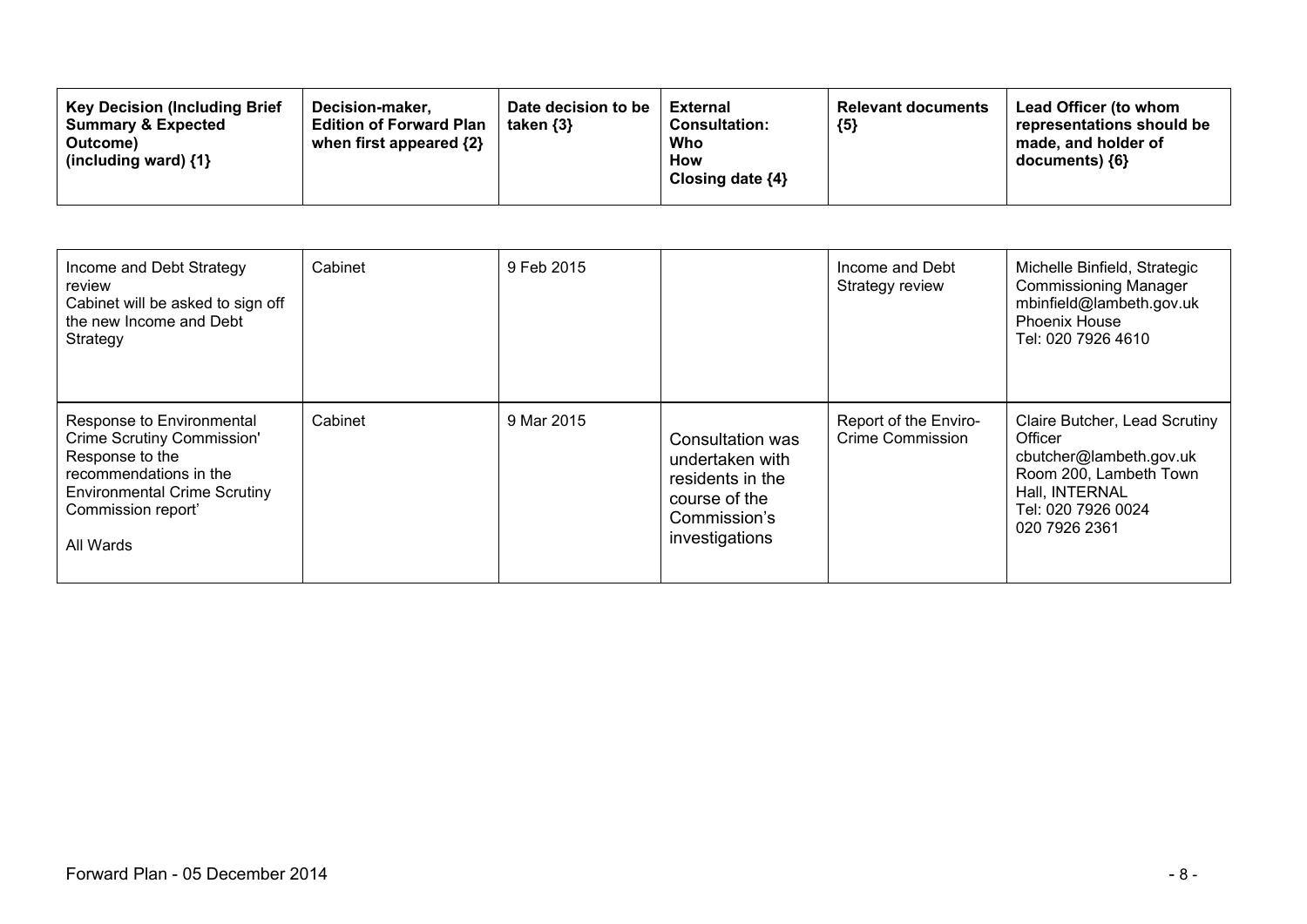| Future Brixton: Somerleyton<br>Road Project - Procuring a<br>Contractor and Agreeing the<br><b>Financial Model</b><br>This further report therefore<br>provides Cabinet with a detailed<br>update on the project including<br>the outline design, procurement<br>strategy, delivery strategy and<br>financial model. | Cabinet<br>29 August 2014 | 13 Apr 2015 | There will be<br>extensive<br>consultation and<br>coproduction. | Future Brixton:<br>Somerleyton Road<br>Project - Procuring a<br>Contractor and<br>Agreeing the Financial<br>Model | Neil Vokes, Regeneration<br>Project Manager (Housing)<br>nvokes@lambeth.gov.uk<br>1st floor, Phoenix House |
|----------------------------------------------------------------------------------------------------------------------------------------------------------------------------------------------------------------------------------------------------------------------------------------------------------------------|---------------------------|-------------|-----------------------------------------------------------------|-------------------------------------------------------------------------------------------------------------------|------------------------------------------------------------------------------------------------------------|
| Cabinet will be asked to approve<br>the financial package required to<br>deliver the project and to<br>authorise the procurement of a<br>contractor.<br>Coldharbour                                                                                                                                                  |                           |             |                                                                 |                                                                                                                   |                                                                                                            |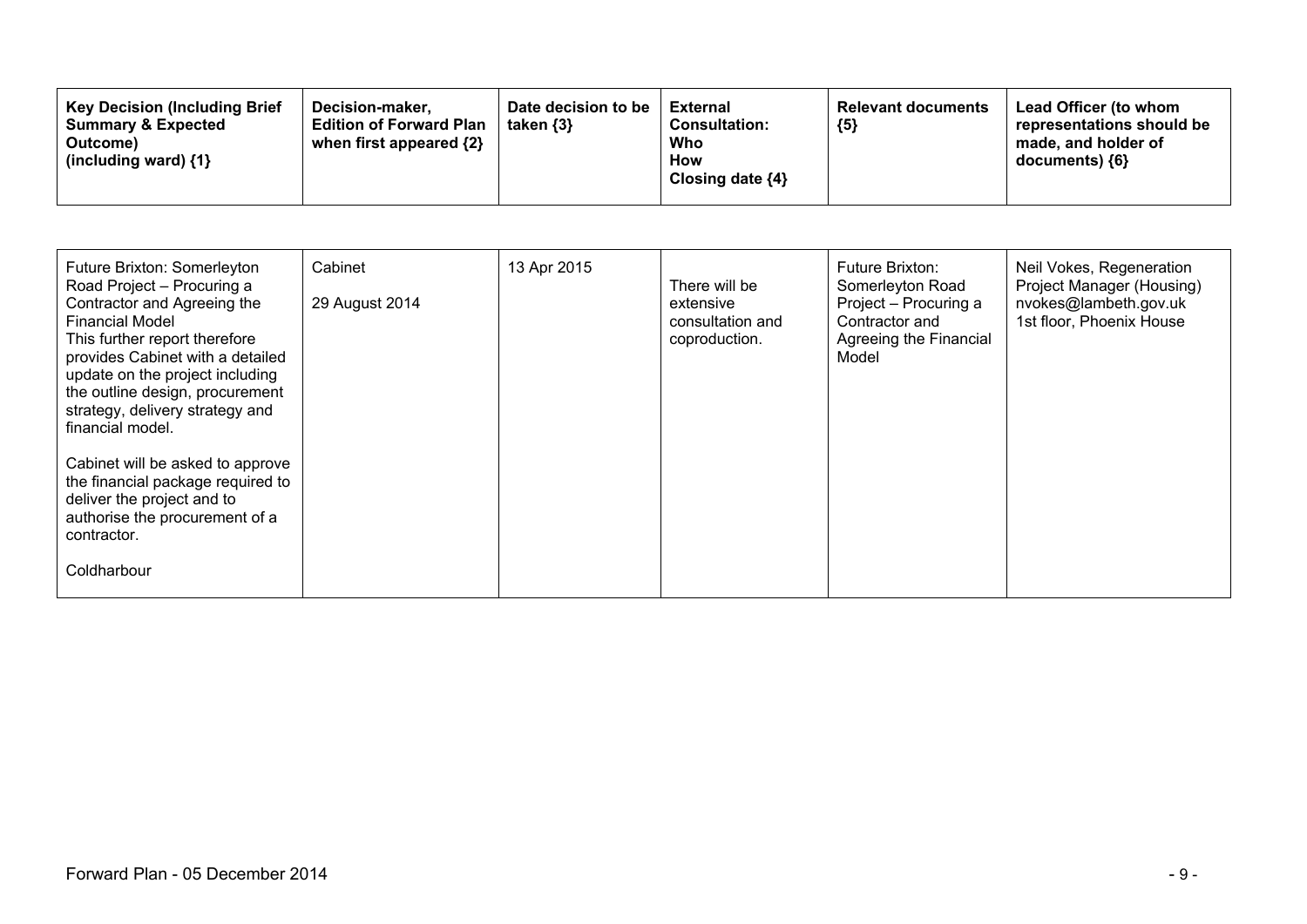**Reports to be approved by the Health and Wellbeing Board**

**None**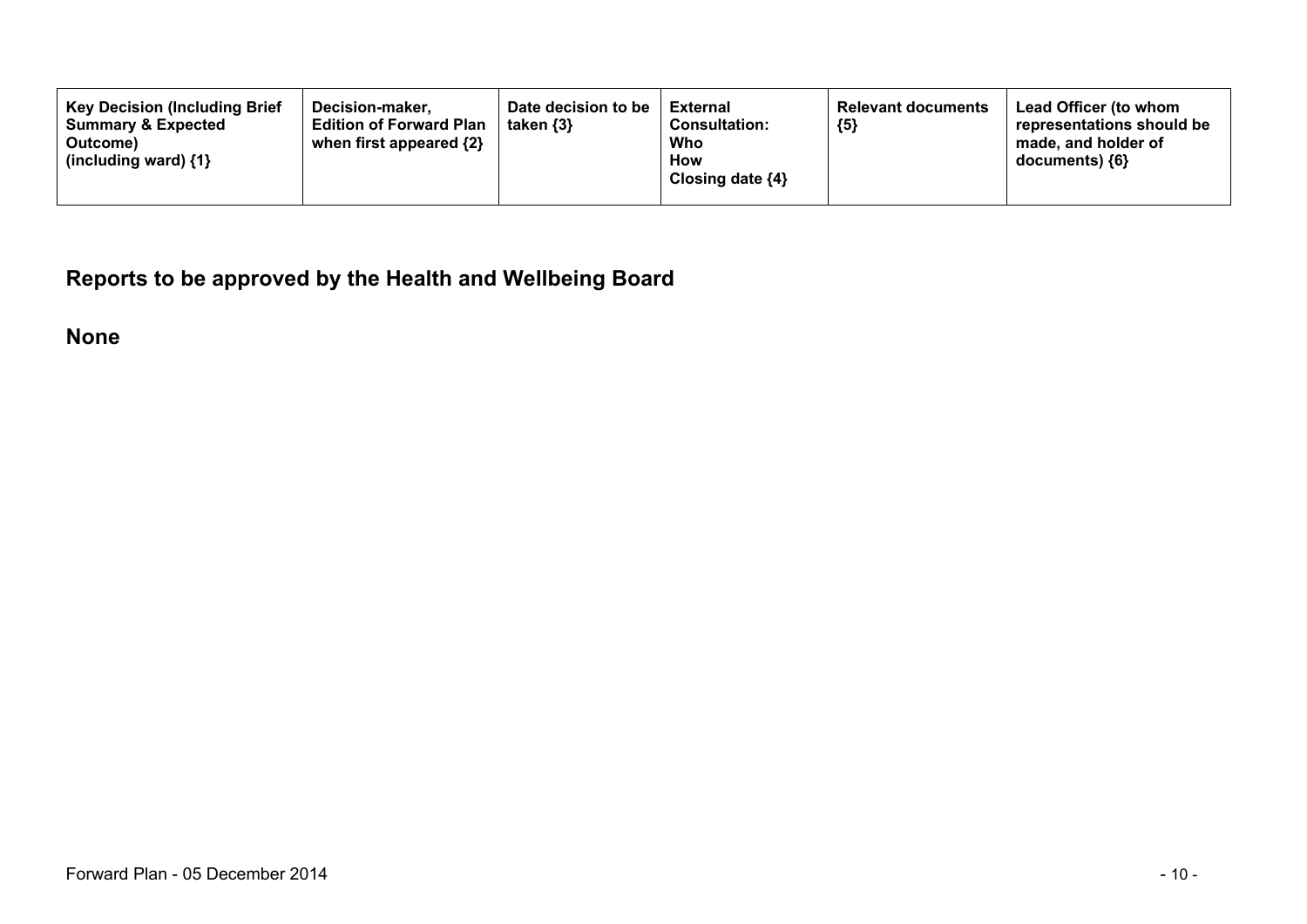| <b>Key Decision (Including Brief</b><br>Decision-maker.<br><b>Summary &amp; Expected</b><br><b>Edition of Forward Plan</b><br>when first appeared $\{2\}$<br>Outcome)<br>(including ward) $\{1\}$ | Date decision to be<br>taken $\{3\}$ | External<br><b>Consultation:</b><br>Who<br>How<br>Closing date ${4}$ | <b>Relevant documents</b><br>${5}$ | <b>Lead Officer (to whom</b><br>representations should be<br>made, and holder of<br>documents) ${6}$ |
|---------------------------------------------------------------------------------------------------------------------------------------------------------------------------------------------------|--------------------------------------|----------------------------------------------------------------------|------------------------------------|------------------------------------------------------------------------------------------------------|
|---------------------------------------------------------------------------------------------------------------------------------------------------------------------------------------------------|--------------------------------------|----------------------------------------------------------------------|------------------------------------|------------------------------------------------------------------------------------------------------|

### **Reports to be approved by Cabinet Members**

# **Deputy Leader of the Council (Policy)**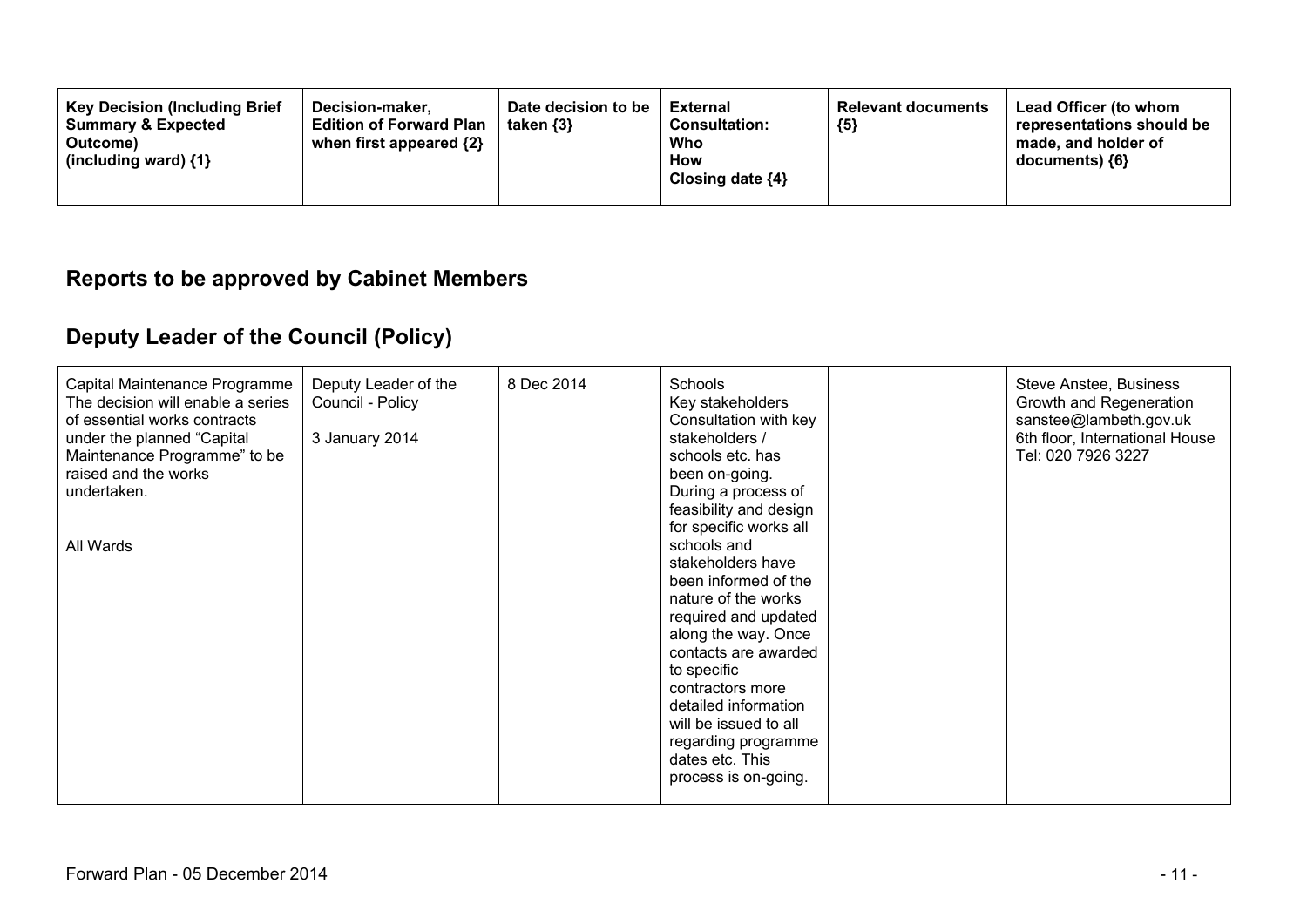| Sudbourne School Expansion<br>Project<br>A decision is requested for an<br>expansion project set to increase<br>by 1.5 Form Entry (FE) creating<br>3FE for the school. | Deputy Leader of the<br>Council - Policy<br>26 July 2013 | 8 Dec 2014 | School staff, parents,<br>children, local<br>residents, Governors,<br>council officers and<br>Cabinet Member.             | Sylvester Eyong, Programme<br>Manager<br>seyong@lambeth.gov.uk<br><b>International House</b><br>Tel: 020 7926 3216 |
|------------------------------------------------------------------------------------------------------------------------------------------------------------------------|----------------------------------------------------------|------------|---------------------------------------------------------------------------------------------------------------------------|--------------------------------------------------------------------------------------------------------------------|
| <b>Brixton Hill</b>                                                                                                                                                    |                                                          |            | Consultation with<br>school, service users<br>and stake holders.<br>Future statutory<br>notification process<br>with DfE. |                                                                                                                    |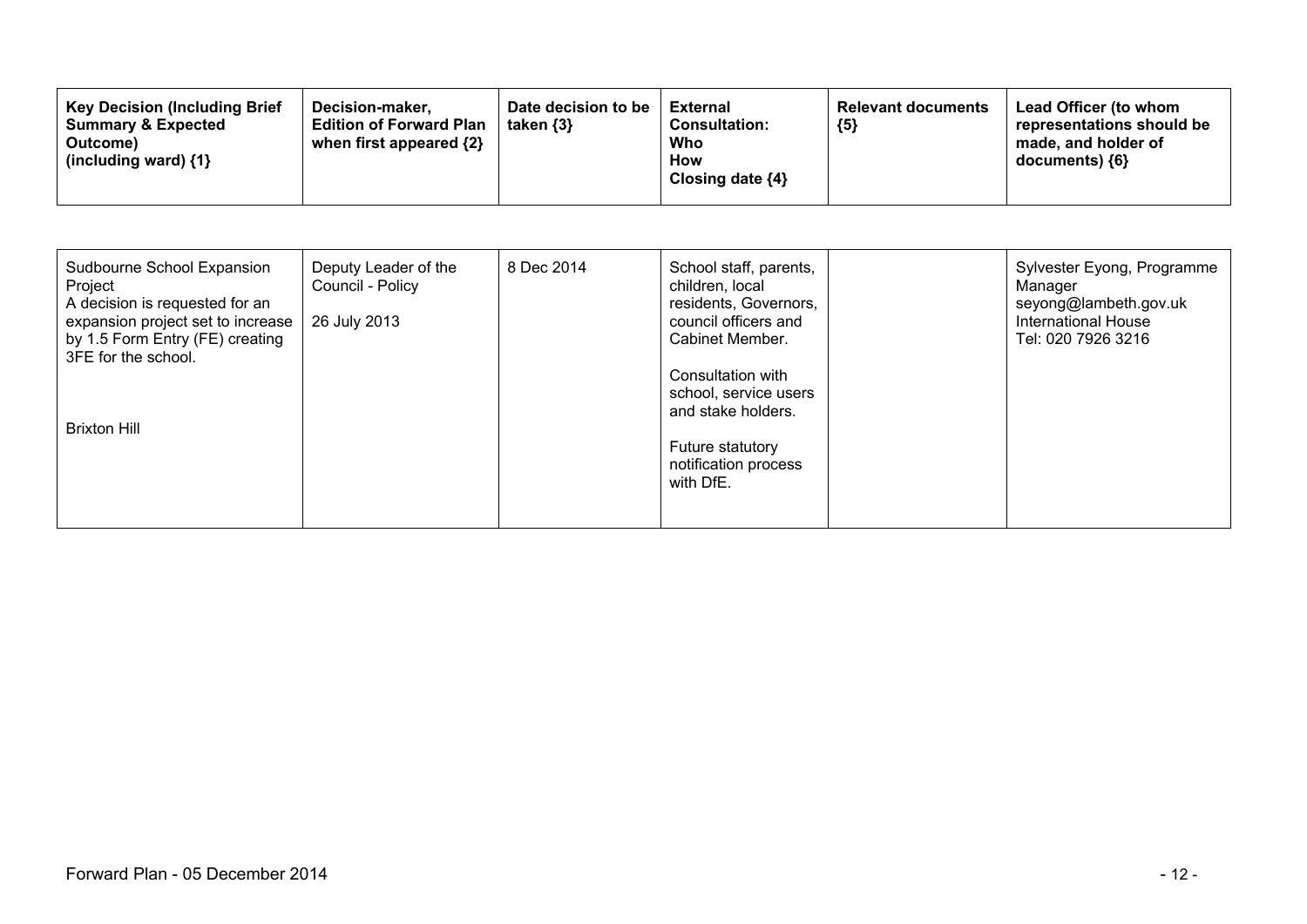| <b>Key Decision (Including Brief)</b><br>Decision-maker.<br><b>Summary &amp; Expected</b><br><b>Edition of Forward Plan</b><br>when first appeared $\{2\}$<br>Outcome)<br>(including ward) $\{1\}$ | Date decision to be<br>taken $\{3\}$ | External<br><b>Consultation:</b><br>Who<br>How<br>Closing date ${4}$ | <b>Relevant documents</b><br>${5}$ | Lead Officer (to whom<br>representations should be<br>made, and holder of<br>documents) ${6}$ |
|----------------------------------------------------------------------------------------------------------------------------------------------------------------------------------------------------|--------------------------------------|----------------------------------------------------------------------|------------------------------------|-----------------------------------------------------------------------------------------------|
|----------------------------------------------------------------------------------------------------------------------------------------------------------------------------------------------------|--------------------------------------|----------------------------------------------------------------------|------------------------------------|-----------------------------------------------------------------------------------------------|

| Phase A: Eamonn Fottrell Centre<br>(Michael Tippett Annex) Phase<br><b>B: Michael Tippett School</b><br>Campus<br>Consultation and design work on<br>the annex (Eamonn Fottrell<br>Centre) started September 2013.<br>The SEN consultant identified a<br>change in the delivery of<br>teaching and learning to the<br>pupils. The recommendation was<br>that the buildings (the annex and<br>the main building) must be<br>modified to allow better<br>integration of support services.<br>A design team has been<br>appointed to produce a detailed<br>construction design. Once this is<br>approved it is the aim to appoint<br>a Contractor. The anticipated<br>project budget is likely to be in<br>the region of £1,160,000.00<br>(£500k for the annex and £660k<br>for the main campus) | Deputy Leader of the<br>Council - Policy<br>28.04.2014 | 8 Dec 2014 | <b>Ward Councillors</b><br>These consultations<br>are required and will<br>be planned in the<br>near future. | Sylvester Eyong, Programme<br>Manager<br>seyong@lambeth.gov.uk<br><b>International House</b><br>Tel: 020 7926 3216 |
|-----------------------------------------------------------------------------------------------------------------------------------------------------------------------------------------------------------------------------------------------------------------------------------------------------------------------------------------------------------------------------------------------------------------------------------------------------------------------------------------------------------------------------------------------------------------------------------------------------------------------------------------------------------------------------------------------------------------------------------------------------------------------------------------------|--------------------------------------------------------|------------|--------------------------------------------------------------------------------------------------------------|--------------------------------------------------------------------------------------------------------------------|
| Thornton                                                                                                                                                                                                                                                                                                                                                                                                                                                                                                                                                                                                                                                                                                                                                                                      |                                                        |            |                                                                                                              |                                                                                                                    |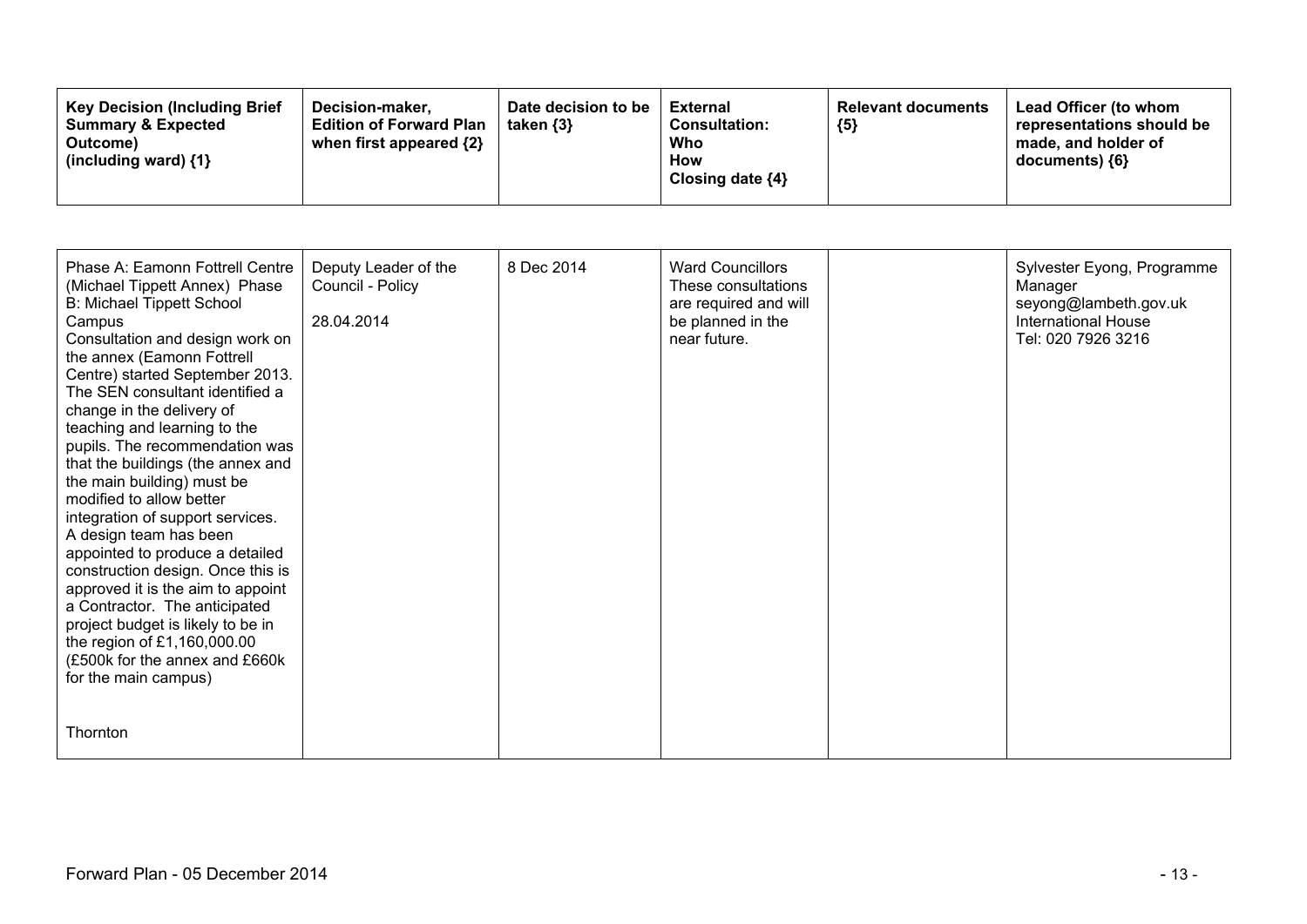| <b>Key Decision (Including Brief</b><br>Decision-maker.<br><b>Summary &amp; Expected</b><br><b>Edition of Forward Plan</b><br>when first appeared $\{2\}$<br>Outcome)<br>(including ward) $\{1\}$ | Date decision to be<br>taken $\{3\}$ | External<br><b>Consultation:</b><br>Who<br>How<br>Closing date $\{4\}$ | <b>Relevant documents</b><br>${5}$ | Lead Officer (to whom<br>representations should be<br>made, and holder of<br>$documents)$ {6} |
|---------------------------------------------------------------------------------------------------------------------------------------------------------------------------------------------------|--------------------------------------|------------------------------------------------------------------------|------------------------------------|-----------------------------------------------------------------------------------------------|
|---------------------------------------------------------------------------------------------------------------------------------------------------------------------------------------------------|--------------------------------------|------------------------------------------------------------------------|------------------------------------|-----------------------------------------------------------------------------------------------|

| Woodmansterne Primary<br>Schools Expansion<br>The decision will enable the<br>contract to be raised and the<br>works undertaken. The total<br>budget for the proposed works<br>will result in the spend of circa<br>£18m which is made up of<br>Targeted Basic Needs and Basic<br>Needs Funding.<br>The request for approval to<br>appoint the successful tenderers<br>for the construction contract will<br>be presented in May 2014 | Deputy Leader of the<br>Council - Policy<br>3 October 2014 | 8 Dec 2014 |  | Sylvester Eyong, Programme<br>Manager<br>seyong@lambeth.gov.uk<br><b>International House</b><br>Tel: 020 7926 3216 |
|---------------------------------------------------------------------------------------------------------------------------------------------------------------------------------------------------------------------------------------------------------------------------------------------------------------------------------------------------------------------------------------------------------------------------------------|------------------------------------------------------------|------------|--|--------------------------------------------------------------------------------------------------------------------|
| <b>Streatham South</b>                                                                                                                                                                                                                                                                                                                                                                                                                |                                                            |            |  |                                                                                                                    |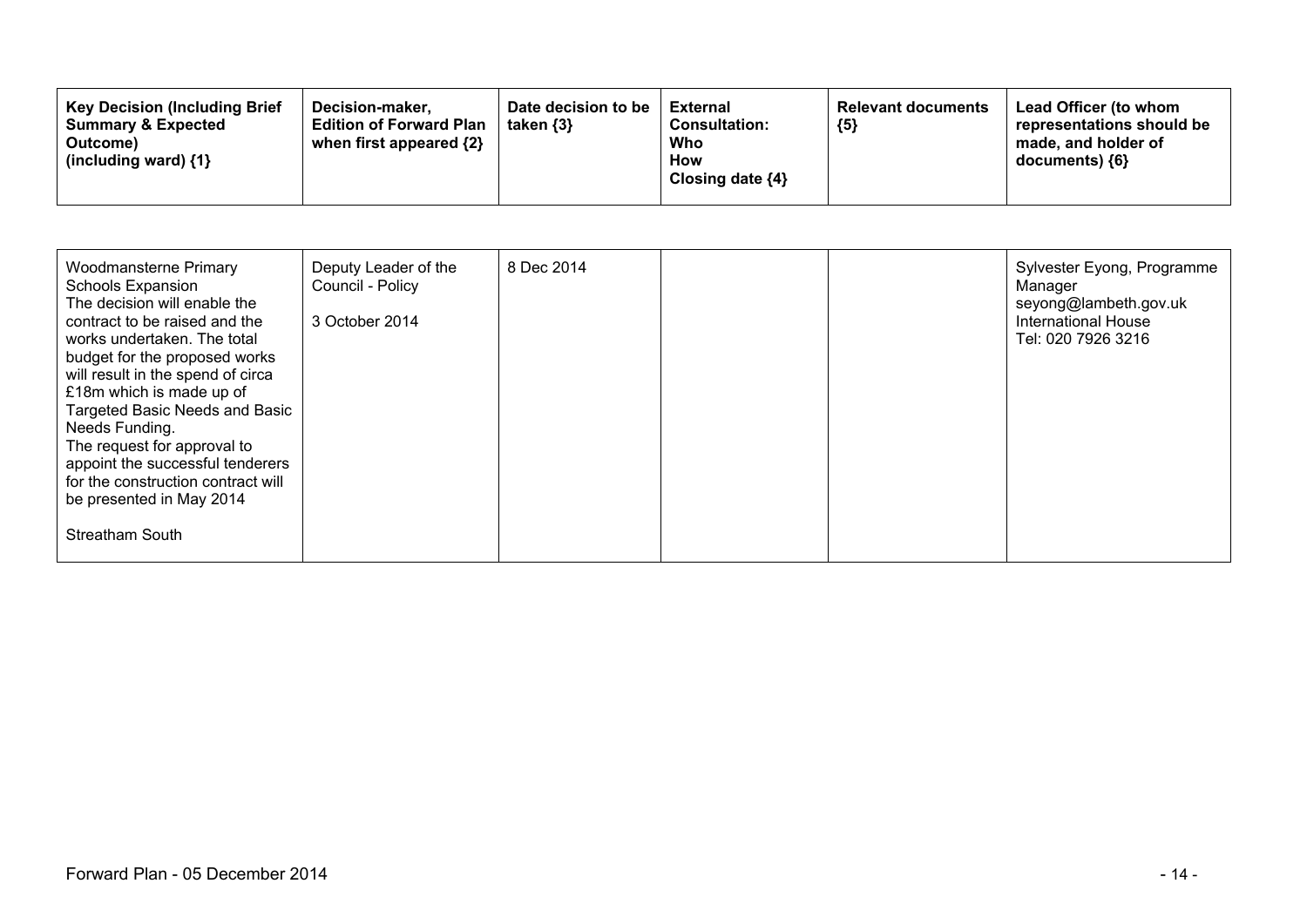| <b>Key Decision (Including Brief</b><br>Decision-maker.<br><b>Edition of Forward Plan</b><br><b>Summary &amp; Expected</b><br>when first appeared $\{2\}$<br>Outcome)<br>(including ward) $\{1\}$ | Date decision to be<br>taken $\{3\}$ | <b>External</b><br><b>Consultation:</b><br>Who<br>How<br>Closing date $\{4\}$ | <b>Relevant documents</b><br>${5}$ | Lead Officer (to whom<br>representations should be<br>made, and holder of<br>$documents)$ {6} |
|---------------------------------------------------------------------------------------------------------------------------------------------------------------------------------------------------|--------------------------------------|-------------------------------------------------------------------------------|------------------------------------|-----------------------------------------------------------------------------------------------|
|---------------------------------------------------------------------------------------------------------------------------------------------------------------------------------------------------|--------------------------------------|-------------------------------------------------------------------------------|------------------------------------|-----------------------------------------------------------------------------------------------|

| Paxton Primary Schools<br>Expansion<br>The decision will enable the<br>contract to be raised and the<br>works undertaken. The total<br>budget for the proposed works<br>will result in the spend of circa<br>£18m which is made up of<br>Targeted Basic Needs and Basic<br>Needs Funding.<br>The request for approval to<br>appoint the successful tenderers<br>for the construction contract will<br>be presented in May 2014 | Deputy Leader of the<br>Council - Policy | 8 Dec 2014<br>Please select date of<br>when decision would<br>be taken. |  | Sylvester Eyong, Programme<br>Manager<br>seyong@lambeth.gov.uk<br><b>International House</b><br>Tel: 020 7926 3216 |
|--------------------------------------------------------------------------------------------------------------------------------------------------------------------------------------------------------------------------------------------------------------------------------------------------------------------------------------------------------------------------------------------------------------------------------|------------------------------------------|-------------------------------------------------------------------------|--|--------------------------------------------------------------------------------------------------------------------|
| <b>Gipsy Hill</b>                                                                                                                                                                                                                                                                                                                                                                                                              |                                          |                                                                         |  |                                                                                                                    |

## **Deputy Leader of the Council - Finance and Investment**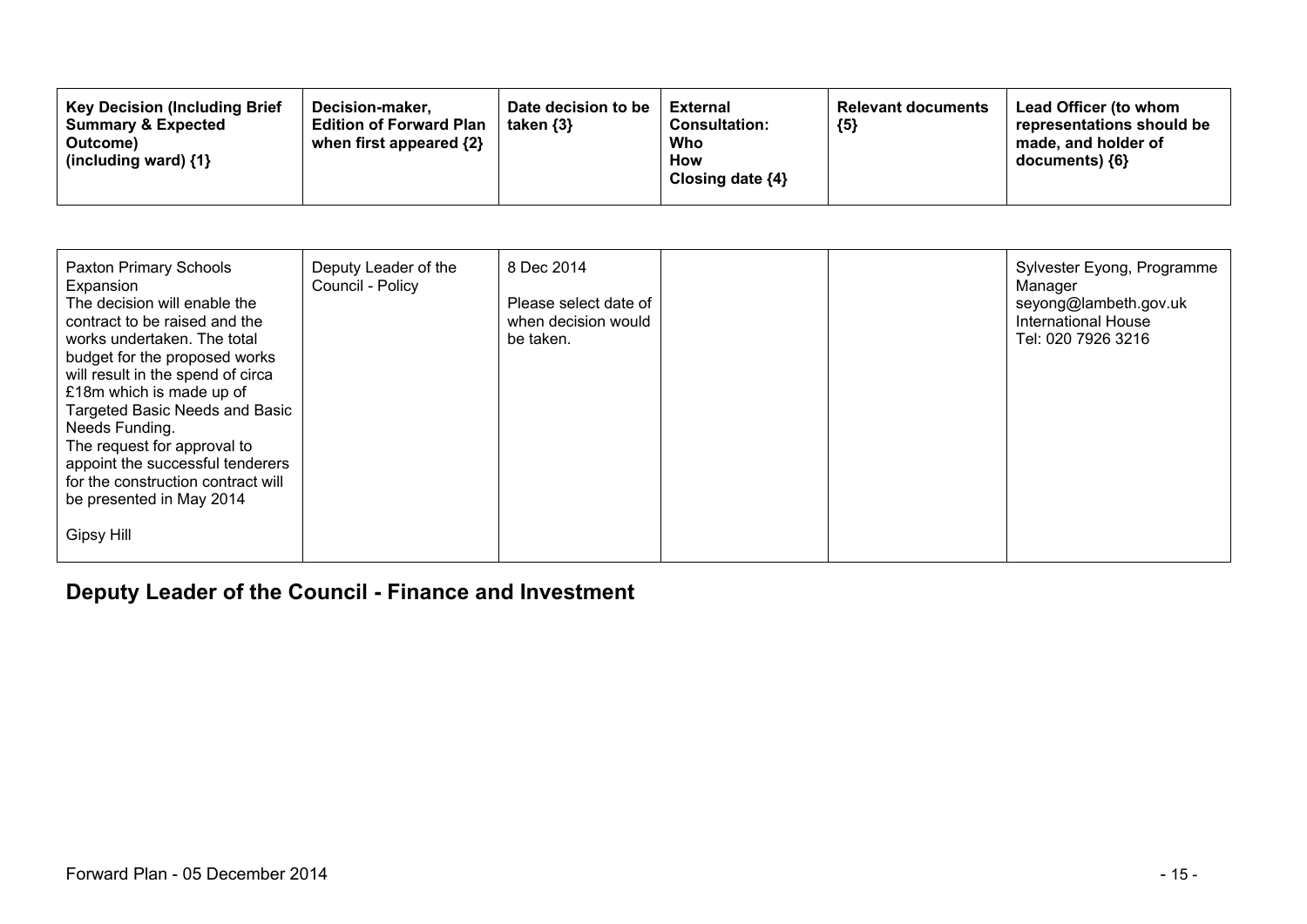| <b>Key Decision (Including Brief</b><br>Date decision to be<br>Decision-maker,<br><b>Summary &amp; Expected</b><br><b>Edition of Forward Plan</b><br>taken $\{3\}$<br>when first appeared {2}<br>Outcome)<br>(including ward) $\{1\}$ | <b>Relevant documents</b><br>External<br><b>Consultation:</b><br>${5}$<br>Who<br>How<br>Closing date $\{4\}$ | Lead Officer (to whom<br>representations should be<br>made, and holder of<br>documents) ${6}$ |
|---------------------------------------------------------------------------------------------------------------------------------------------------------------------------------------------------------------------------------------|--------------------------------------------------------------------------------------------------------------|-----------------------------------------------------------------------------------------------|
|---------------------------------------------------------------------------------------------------------------------------------------------------------------------------------------------------------------------------------------|--------------------------------------------------------------------------------------------------------------|-----------------------------------------------------------------------------------------------|

| Disposal of land to Pocket to<br>develop low cost housing<br>The GLA has agreed to fund a<br>low cost home ownership<br>programme to be delivered by<br>Pocket in Lambeth. The initial<br>sites and terms for disposal are<br>proposed for approval, subject to<br>consultation and planning<br>permission.<br>Bishops, Streatham Wells and<br>Vassall | Deputy Leader of the<br>Council - Finance and<br>Investment<br>26 April 2013  | 8 Dec 2014 | We will consult with<br>local ward members,<br>resident groups and<br>stakeholders for each<br>site proposed for<br>development. We will<br>do this at throughout<br>the design<br>development<br>process, prior to<br>making planning<br>applications. | Mayor's Covenant<br>Prospectus<br>Mayor's Covenant<br>Prospectus<br>Disposal of land to<br>Pocket to develop low<br>cost housing | Lesley Johnson, Interim<br><b>Housing Regeneration</b><br>Manager<br>Ljohnson3@lambeth.gov.uk<br>Hambrook House<br>Tel: 020 7926 3765       |
|--------------------------------------------------------------------------------------------------------------------------------------------------------------------------------------------------------------------------------------------------------------------------------------------------------------------------------------------------------|-------------------------------------------------------------------------------|------------|---------------------------------------------------------------------------------------------------------------------------------------------------------------------------------------------------------------------------------------------------------|----------------------------------------------------------------------------------------------------------------------------------|---------------------------------------------------------------------------------------------------------------------------------------------|
| Bishop's; Ferndale; Streatham<br>Wells                                                                                                                                                                                                                                                                                                                 |                                                                               |            |                                                                                                                                                                                                                                                         |                                                                                                                                  |                                                                                                                                             |
| Insurance Legal Services<br>This proposal is seeking to<br>procure a framework panel of<br>law firms to provide legal advice<br>and defend litigated insurance<br>claims that the council receives.<br>All Wards                                                                                                                                       | Deputy Leader of the<br>Council - Finance and<br>Investment<br>29 August 2014 | 8 Dec 2014 |                                                                                                                                                                                                                                                         |                                                                                                                                  | Mark Nicolson, Head of<br>Improvement, Risk and<br>Insurance<br>mnicolson@lambeth.gov.uk<br><b>Olive Morris House</b><br>Tel: 020 7926 9305 |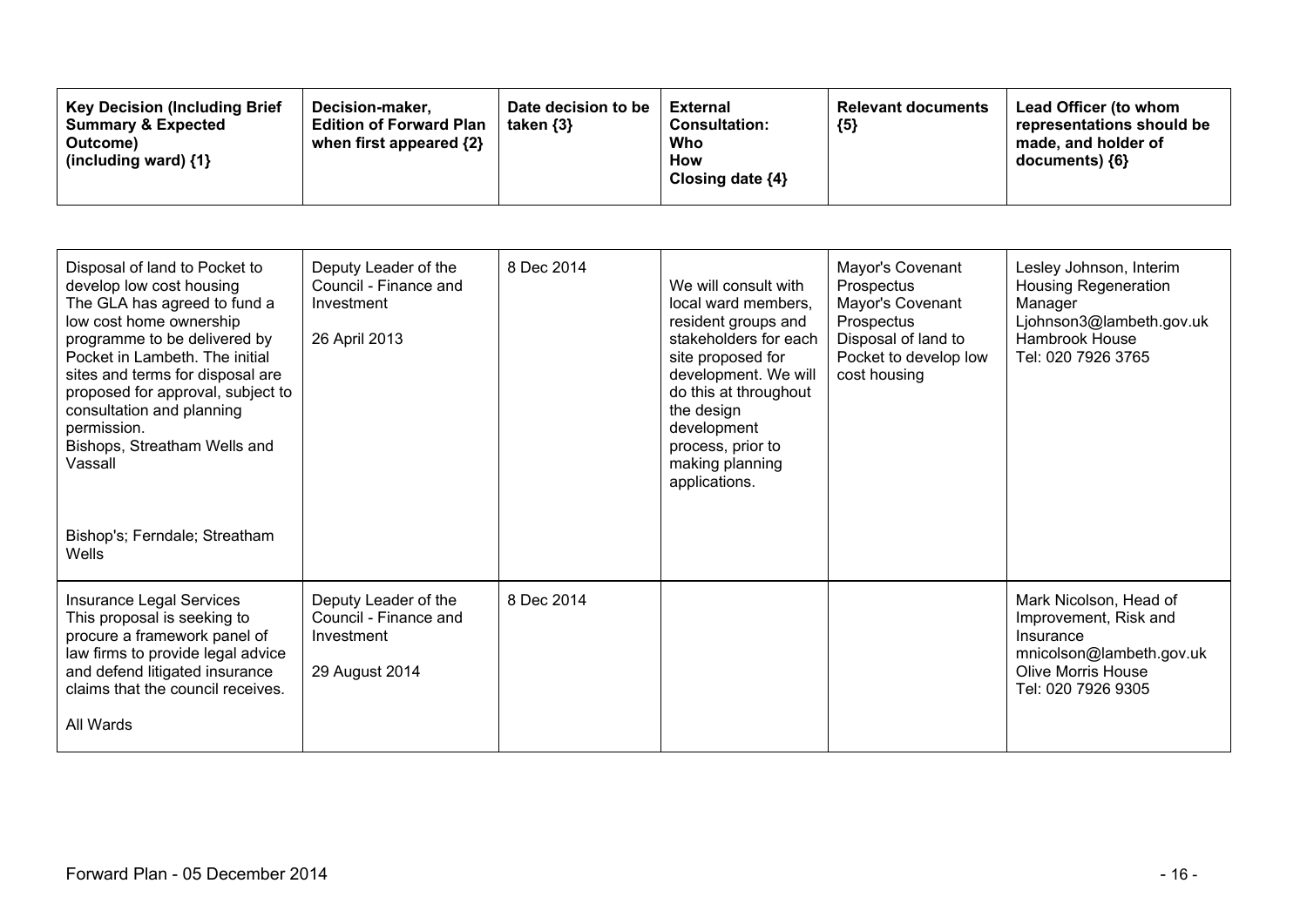| <b>Key Decision (Including Brief)</b><br><b>Summary &amp; Expected</b><br>Outcome)<br>(including ward) $\{1\}$ | Decision-maker.<br><b>Edition of Forward Plan</b><br>when first appeared {2} | Date decision to be<br>taken $\{3\}$ | External<br><b>Consultation:</b><br>Who<br>How<br>Closing date $\{4\}$ | <b>Relevant documents</b><br>${5}$ | Lead Officer (to whom<br>representations should be<br>made, and holder of<br>$documents)$ {6} |
|----------------------------------------------------------------------------------------------------------------|------------------------------------------------------------------------------|--------------------------------------|------------------------------------------------------------------------|------------------------------------|-----------------------------------------------------------------------------------------------|
|----------------------------------------------------------------------------------------------------------------|------------------------------------------------------------------------------|--------------------------------------|------------------------------------------------------------------------|------------------------------------|-----------------------------------------------------------------------------------------------|

| Unified Telecommunications<br>Service Procurement Award<br>Approval to award contract for<br>Unified Telecommunications<br>Services.<br>All Wards                                                                                                     | Deputy Leader of the<br>Council - Finance and<br>Investment                   | 8 Dec 2014 |                                                                                                                                                                                                                                                                | Ian Wathen, Technical<br>Project Manager<br>IWathen@lambeth.gov.uk<br>Ivor House, 1 Acre Lane,<br>LONDON, SW2 5BF<br>Tel: 020 7926 6422 |
|-------------------------------------------------------------------------------------------------------------------------------------------------------------------------------------------------------------------------------------------------------|-------------------------------------------------------------------------------|------------|----------------------------------------------------------------------------------------------------------------------------------------------------------------------------------------------------------------------------------------------------------------|-----------------------------------------------------------------------------------------------------------------------------------------|
| Insurance Loss Adjusting<br><b>Services</b><br>This proposal is seeking to<br>procure a panel of insurance<br>loss adjusters to provide loss<br>adjusting services in relation to a<br>wide range of insurance claims<br>that the council deals with. | Deputy Leader of the<br>Council - Finance and<br>Investment<br>29 August 2014 | 8 Dec 2014 | As this is an area of<br>professional<br>expertise we have<br>consulted with some<br>schools who provided<br>independent<br>feedback on the loss<br>adjusting services<br>received in the last<br>year. No further<br>consultation will take<br>place on this. | Maureen Dennie, Insurance<br>Manager<br>mdennie@lambeth.gov.uk<br>Room 213, Lambeth Town<br>Hall<br>Tel: 020 7926 9846                  |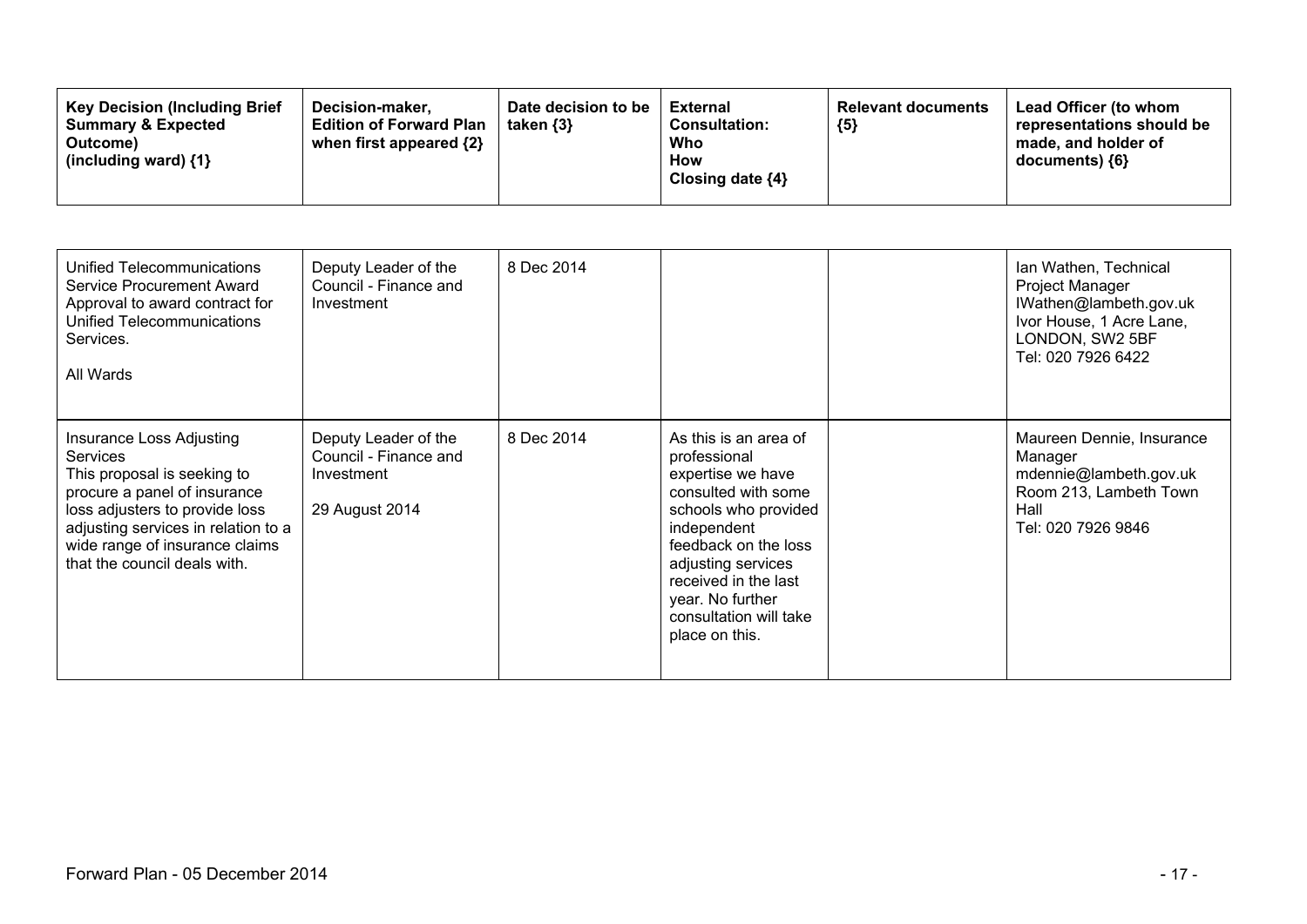| Procurement of contracts for<br>servers, storage & associated<br>services and software and<br>associated services<br>Procurement of the or the<br>servers, storage and associated<br>services contract and the ICT<br>software and associated<br>services contract. | Deputy Leader of the<br>Council - Finance and<br>Investment<br>12 September 2014 | 19 Jan 2015 | Procurement board                                                                                                                                                                                    | Dhiraj Shah<br>dshah@lambeth.gov.uk<br>Tel: 020 7926 5742                                                             |
|---------------------------------------------------------------------------------------------------------------------------------------------------------------------------------------------------------------------------------------------------------------------|----------------------------------------------------------------------------------|-------------|------------------------------------------------------------------------------------------------------------------------------------------------------------------------------------------------------|-----------------------------------------------------------------------------------------------------------------------|
| <b>Office Stationery</b><br>Supply of office stationery<br>including general office<br>stationery, office paper and a<br>limited range of educational<br>stationery<br>All Wards                                                                                    | Deputy Leader of the<br>Council - Finance and<br>Investment<br>14 November 2014  | 4 Feb 2015  | Consultation with all<br>Lambeth officers with<br>Office Depot user<br>survey based on<br>existing contract and<br>suggestions for the<br>new contract to be<br>procured closing date<br>is 14/11/14 | Helen Lee<br>hlee@lambeth.gov.uk<br>3rd Floor Olive Morris House,<br>Brixton Hill, London, SW2<br>1RL<br>Tel: 0207 92 |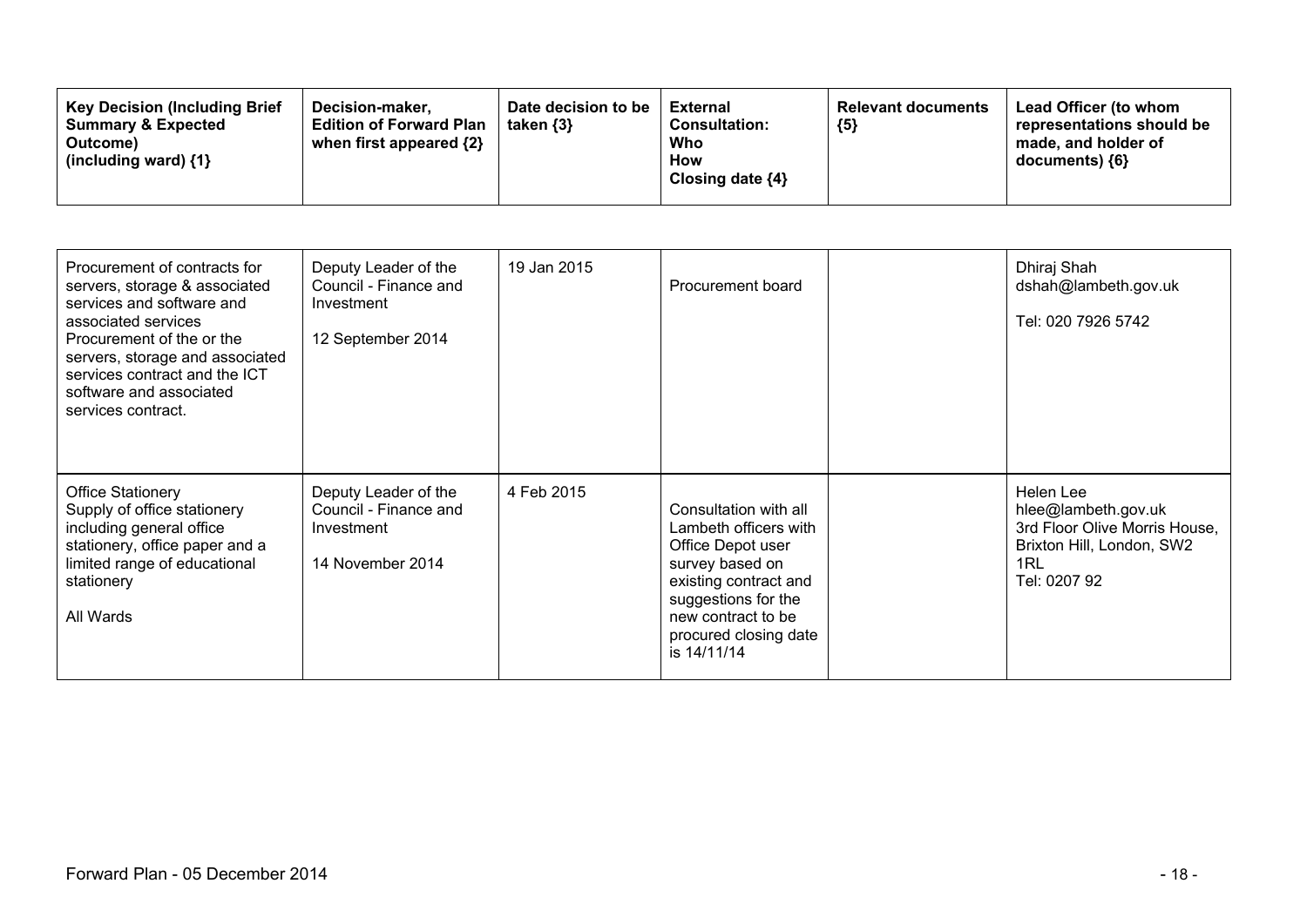| Vehicle Maintenance Contract<br>(Managed Service Provision)<br>The maintenance contract will<br>ensure the council's vehicles are<br>fully operational, safe and<br>comply with the Road Traffic Act<br>as well as supporting the<br>delivery of council services. | Deputy Leader of the<br>Council - Finance and<br>Investment | 19 Mar 2015<br>Please select date of<br>when decision would<br>be taken. |  | Christian Bray, Finance<br>Services Manager<br>cbray@lambeth.gov.uk<br><b>Olive Morris House</b><br>Tel: 020 7926 2693 |
|--------------------------------------------------------------------------------------------------------------------------------------------------------------------------------------------------------------------------------------------------------------------|-------------------------------------------------------------|--------------------------------------------------------------------------|--|------------------------------------------------------------------------------------------------------------------------|
| All Wards                                                                                                                                                                                                                                                          |                                                             |                                                                          |  |                                                                                                                        |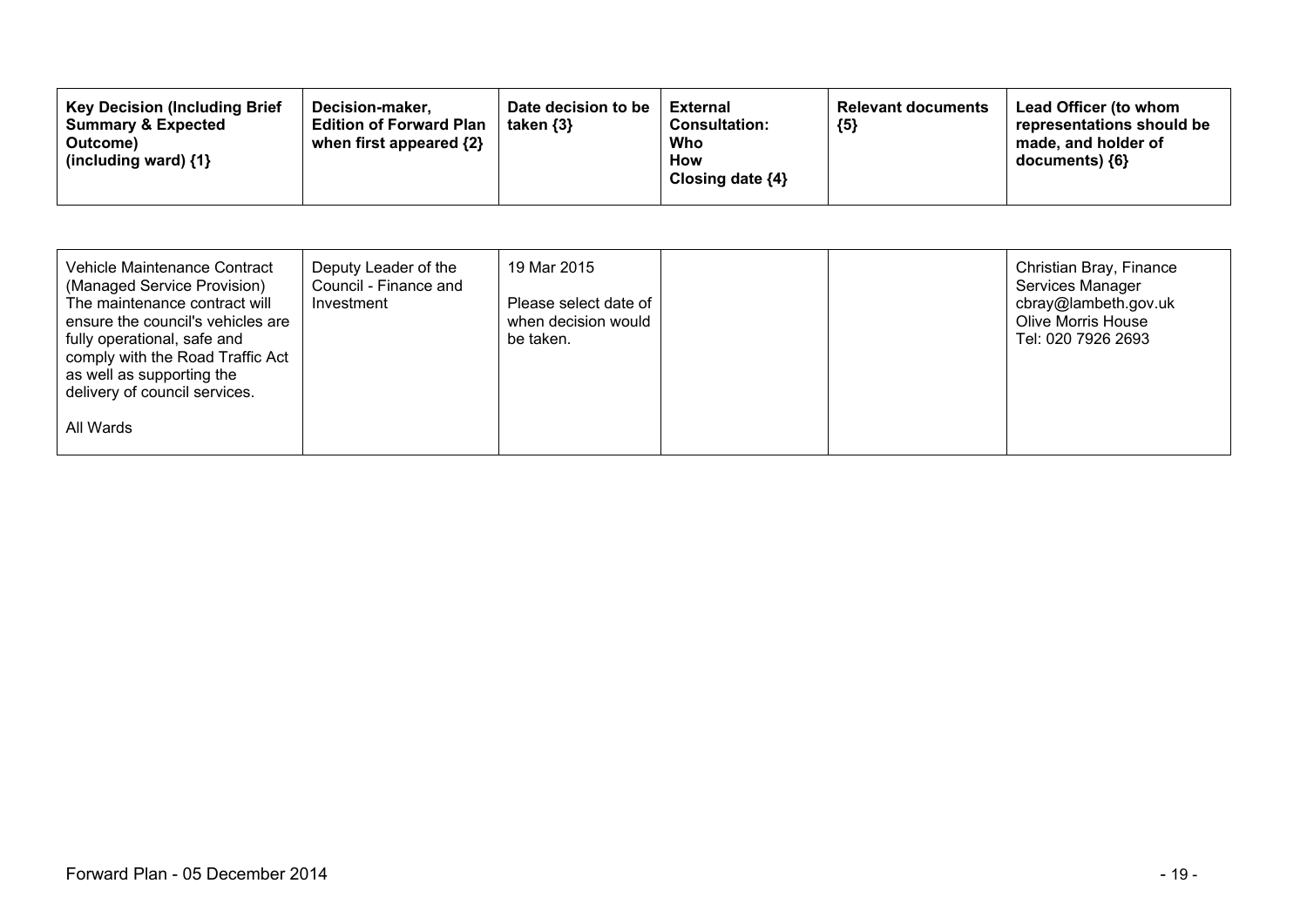| <b>Key Decision (Including Brief</b><br>Decision-maker.<br><b>Summary &amp; Expected</b><br><b>Edition of Forward Plan</b><br>when first appeared $\{2\}$<br>Outcome)<br>(including ward) $\{1\}$ | Date decision to be<br>taken $\{3\}$ | <b>External</b><br><b>Consultation:</b><br>Who<br>How<br>Closing date $\{4\}$ | <b>Relevant documents</b><br>${5}$ | Lead Officer (to whom<br>representations should be<br>made, and holder of<br>documents) {6} |
|---------------------------------------------------------------------------------------------------------------------------------------------------------------------------------------------------|--------------------------------------|-------------------------------------------------------------------------------|------------------------------------|---------------------------------------------------------------------------------------------|
|---------------------------------------------------------------------------------------------------------------------------------------------------------------------------------------------------|--------------------------------------|-------------------------------------------------------------------------------|------------------------------------|---------------------------------------------------------------------------------------------|

### **Children and Adult Services**

| <b>Contract Extension for Short</b><br><b>Breaks Services for Children</b><br>with Disabilities<br>All Wards | Cabinet Member for<br>Children and Adult<br><b>Services</b><br>March, 2012 | 8 Dec 2014 | n/a | <b>Officer Delegated</b><br>Decision Report | Angella Daley, Strategic<br><b>Commissioning Specialist</b><br>Services<br>adaley@lambeth.gov.uk<br>International House<br>Tel: 020 7926 5213 |
|--------------------------------------------------------------------------------------------------------------|----------------------------------------------------------------------------|------------|-----|---------------------------------------------|-----------------------------------------------------------------------------------------------------------------------------------------------|
|                                                                                                              |                                                                            |            |     |                                             |                                                                                                                                               |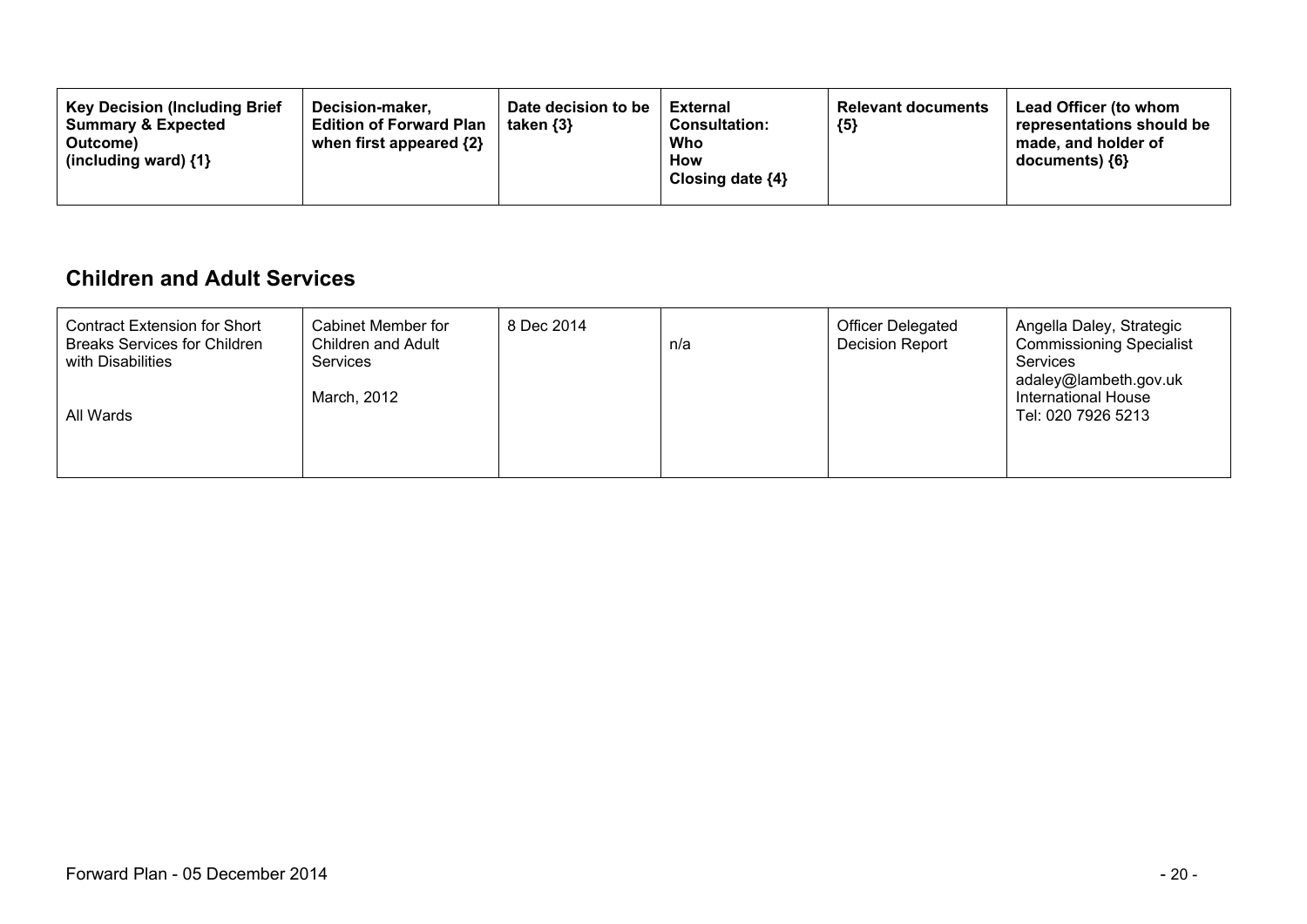| <b>Key Decision (Including Brief</b><br>Decision-maker.<br><b>Summary &amp; Expected</b><br>Outcome)<br>(including ward) $\{1\}$ | Date decision to be<br><b>Edition of Forward Plan</b><br>taken $\{3\}$<br>when first appeared {2} | <b>External</b><br><b>Consultation:</b><br>Who<br>How<br>Closing date $\{4\}$ | <b>Relevant documents</b><br>${5}$ | <b>Lead Officer (to whom</b><br>representations should be<br>made, and holder of<br>documents) ${6}$ |
|----------------------------------------------------------------------------------------------------------------------------------|---------------------------------------------------------------------------------------------------|-------------------------------------------------------------------------------|------------------------------------|------------------------------------------------------------------------------------------------------|
|----------------------------------------------------------------------------------------------------------------------------------|---------------------------------------------------------------------------------------------------|-------------------------------------------------------------------------------|------------------------------------|------------------------------------------------------------------------------------------------------|

| Shared Lives scheme<br>In December 2013, approval was<br>given to the waiver of section 8.0<br>(Purchasing Rules) of the<br>Contract Standing Orders in<br>order to extend the Shared Lives<br>scheme with Lambeth Mencap<br>for a further period of 12 months<br>for the period 1 January 2014 to<br>31 December 2014.<br>During the extension period it<br>was proposed to:<br>a) Expand the Shared Lives<br>Scheme to all client groups by<br>participating in the Cabinet<br>Office Trailblazer Scheme, for<br>the use of Social Impact Bond.<br>b) Enter into direct negotiation<br>with Social Finance to develop a<br>social investment mechanism to<br>expand the Shared Lives<br>scheme through a competitive<br>selection process. | <b>Cabinet Member for</b><br>Health and Wellbeing<br>4 July 2014 | 9 Dec 2014 |  | Laval Lebon, Senior Strategic<br><b>Commissioning Manager</b><br>LLebon2@lambeth.gov.uk<br><b>Phoenix House</b><br>Tel: 020 7926 4654 |
|----------------------------------------------------------------------------------------------------------------------------------------------------------------------------------------------------------------------------------------------------------------------------------------------------------------------------------------------------------------------------------------------------------------------------------------------------------------------------------------------------------------------------------------------------------------------------------------------------------------------------------------------------------------------------------------------------------------------------------------------|------------------------------------------------------------------|------------|--|---------------------------------------------------------------------------------------------------------------------------------------|
| Lambeth appointed Social<br>Finance to support the<br>development of this contract<br>model in Lambeth and to identify<br>a viable Shared Lives provider<br>for the delivery of Shared Lives<br>care in Lambeth, to be supported<br>with social investment. In<br>selecting the Shared Lives<br>provider, Social Finance has<br>FrootextankleRitanrur05 faiecenchber 2014<br>transparent selection process                                                                                                                                                                                                                                                                                                                                   |                                                                  |            |  | $-21-$                                                                                                                                |
|                                                                                                                                                                                                                                                                                                                                                                                                                                                                                                                                                                                                                                                                                                                                              |                                                                  |            |  |                                                                                                                                       |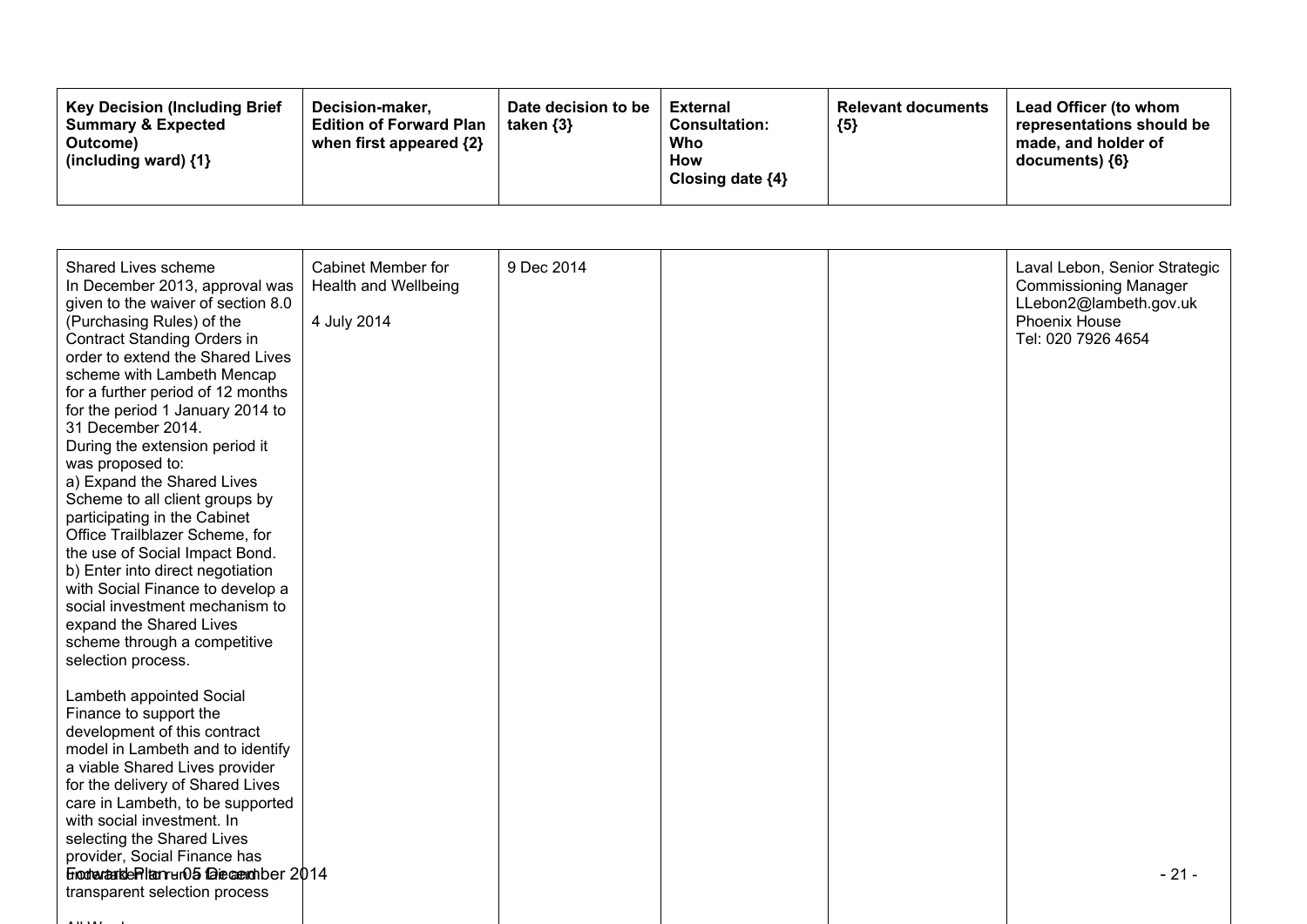| <b>Transforming Adult Mental</b><br><b>Health Rehabilitation services</b><br>Development of an alliance<br>contracting "development" pilot<br>to support personalised<br>integrated care and support for<br>local citizens.<br>All Wards | <b>Cabinet Member for</b><br>Children and Adult<br><b>Services</b><br>14 February 2014 | 8 Dec 2014 | A communication and<br>stakeholder<br>engagement strategy<br>is being developed<br>which will consider<br>further actions<br>required to better<br>inform and engage<br>service users, carers,<br>senior managers and<br>stakeholders in this<br>proposal. | Denis O'Rourke, Assistant<br>Director Integrated<br>Commissioning - Adult<br><b>Mental Health</b><br>denisorourke@nhs.net                        |
|------------------------------------------------------------------------------------------------------------------------------------------------------------------------------------------------------------------------------------------|----------------------------------------------------------------------------------------|------------|------------------------------------------------------------------------------------------------------------------------------------------------------------------------------------------------------------------------------------------------------------|--------------------------------------------------------------------------------------------------------------------------------------------------|
| Provision of Community<br>Equipment for Health & Social<br>Care<br>To vary the current contract for<br>the provison of community<br>equipment<br>All Wards                                                                               | <b>Cabinet Member for</b><br>Children and Adult<br><b>Services</b><br>9 May 2014       | 8 Dec 2014 |                                                                                                                                                                                                                                                            | David Worrall, Senior<br>Commissioning Manager,<br>Health and Wellbeing<br>dworrall@lambeth.gov.uk<br><b>Phoenix House</b><br>Tel: 020 7926 9978 |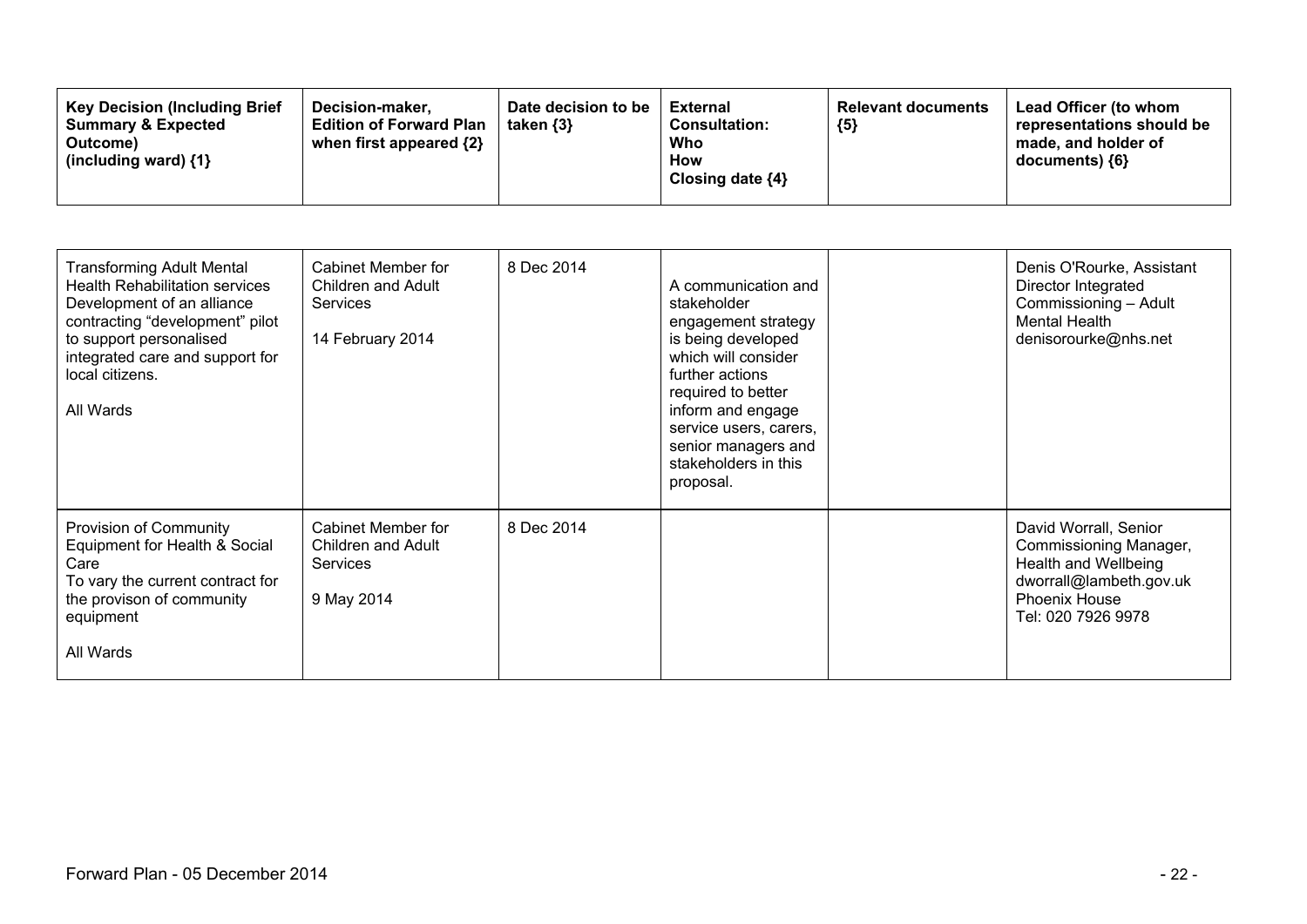| <b>Key Decision (Including Brief)</b><br>Decision-maker.<br><b>Edition of Forward Plan</b><br><b>Summary &amp; Expected</b><br>when first appeared {2}<br>Outcome)<br>(including ward) {1} | Date decision to be<br>taken $\{3\}$ | <b>External</b><br><b>Consultation:</b><br>Who<br>How<br>Closing date $\{4\}$ | <b>Relevant documents</b><br>${5}$ | Lead Officer (to whom<br>representations should be<br>made, and holder of<br>$documents)$ {6} |
|--------------------------------------------------------------------------------------------------------------------------------------------------------------------------------------------|--------------------------------------|-------------------------------------------------------------------------------|------------------------------------|-----------------------------------------------------------------------------------------------|
|--------------------------------------------------------------------------------------------------------------------------------------------------------------------------------------------|--------------------------------------|-------------------------------------------------------------------------------|------------------------------------|-----------------------------------------------------------------------------------------------|

| Semi Independent Living for 16+<br><b>Provision</b><br>The contract is to be extended to<br>enable one single tender of<br>adults and childrens' services.<br>The extension will allow time to<br>prepare for a single pathway.<br>All Wards        | <b>Cabinet Member for</b><br>Children and Adult<br>Services<br>13 June 2014             | 8 Dec 2014 | A full consultation<br>process was<br>undertaken for the<br>original contract. | Linnette Taylor, Strategiv<br><b>Commissioning Officer</b><br>LTaylor5@lambeth.gov.uk<br>Children & Young People<br>Services, 205 Stockwell<br>Road,, London,, SW9 9SL<br>Tel: 02079265214 |
|-----------------------------------------------------------------------------------------------------------------------------------------------------------------------------------------------------------------------------------------------------|-----------------------------------------------------------------------------------------|------------|--------------------------------------------------------------------------------|--------------------------------------------------------------------------------------------------------------------------------------------------------------------------------------------|
| Passenger Transport Services<br>contract extension<br>A waiver to procurement<br>regulation, to allow the current<br>providers of passenger transport<br>services to continue to provide<br>the service, whilst a tender<br>process is carried out. | <b>Cabinet Member for</b><br>Children and Adult<br><b>Services</b><br>12 September 2014 | 8 Dec 2014 | Consultation with<br>providers and users<br>since March 2014                   | Georgie Jones-Conaghan,<br><b>Strategic Commissioning</b><br>Manager<br>gjonesconaghan@lambeth.g<br>ov.uk<br>Phoenix House, London,<br>SW8 2LL<br>Tel: 020 7926 4684                       |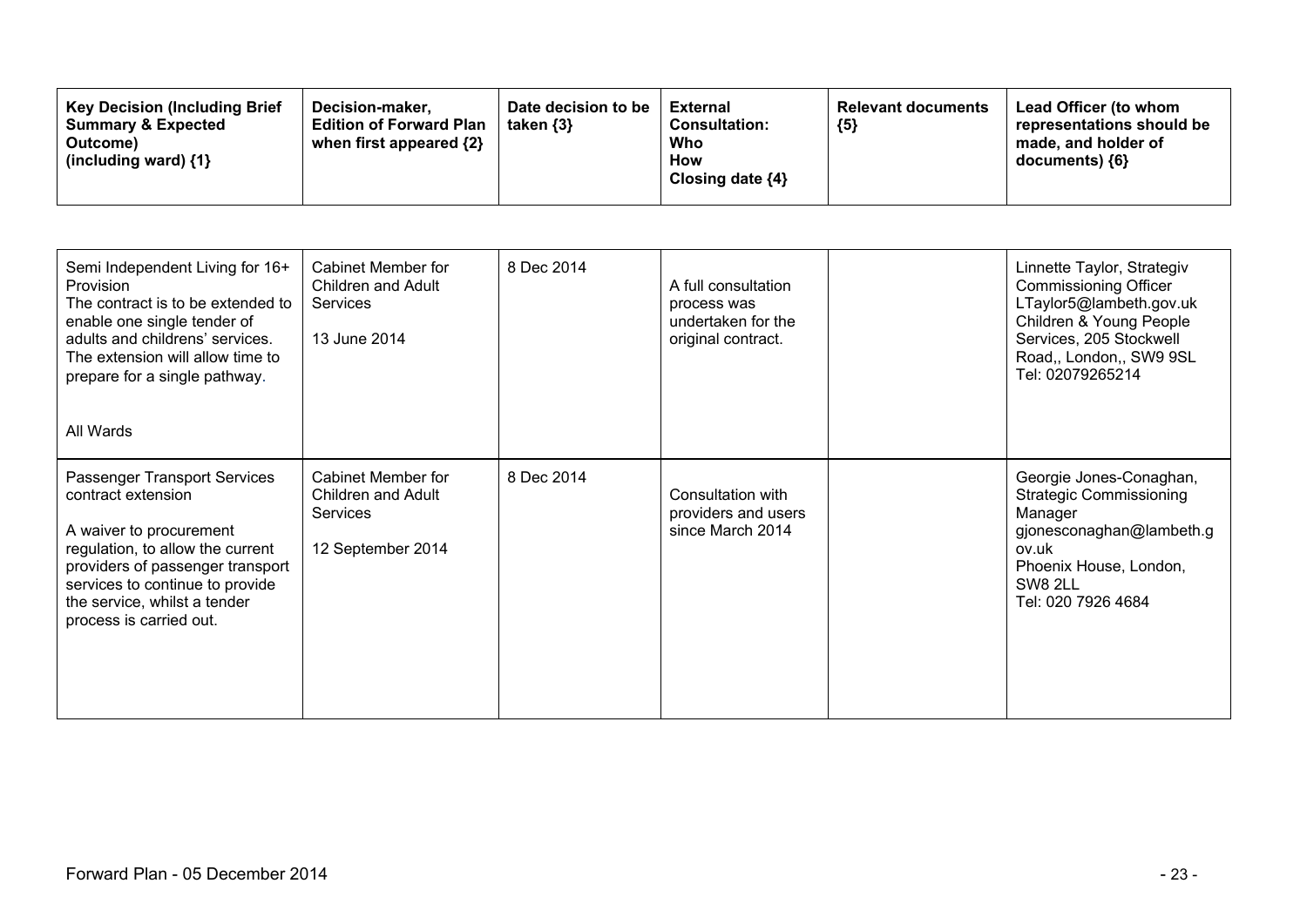| <b>Short Breaks Service</b><br><b>Contract Extension for Short</b><br><b>Breaks Services for Children</b><br>with Disabilities<br>All Wards                                                                             | Cabinet Member for<br>Children and Adult<br>Services<br>12 September 2014        | 15 Dec 2014 |                                                                                | Angella Daley, Strategic<br><b>Commissioning Specialist</b><br><b>Services</b><br>adaley@lambeth.gov.uk<br><b>International House</b><br>Tel: 020 7926 5213                                |
|-------------------------------------------------------------------------------------------------------------------------------------------------------------------------------------------------------------------------|----------------------------------------------------------------------------------|-------------|--------------------------------------------------------------------------------|--------------------------------------------------------------------------------------------------------------------------------------------------------------------------------------------|
| <b>Children with Disabilities Home</b><br>support services<br><b>Contract Extension for</b><br>Home Support Services for<br>Children with disabilities<br>All Wards                                                     | Cabinet Member for<br>Children and Adult<br><b>Services</b><br>12 September 2014 | 15 Dec 2014 |                                                                                | Angella Daley, Strategic<br><b>Commissioning Specialist</b><br><b>Services</b><br>adaley@lambeth.gov.uk<br><b>International House</b><br>Tel: 020 7926 5213                                |
| Semi Independent Living for 16+<br>The contract is to be extended to<br>enable one single tender of<br>adults and childrens' services.<br>The extension will allow time to<br>prepare for a single pathway<br>All Wards | Cabinet Member for<br>Children and Adult<br>Services<br>12 September 2014        | 15 Dec 2014 | A full consultation<br>process was<br>undertaken for the<br>original contract. | Linnette Taylor, Strategiv<br><b>Commissioning Officer</b><br>LTaylor5@lambeth.gov.uk<br>Children & Young People<br>Services, 205 Stockwell<br>Road,, London,, SW9 9SL<br>Tel: 02079265214 |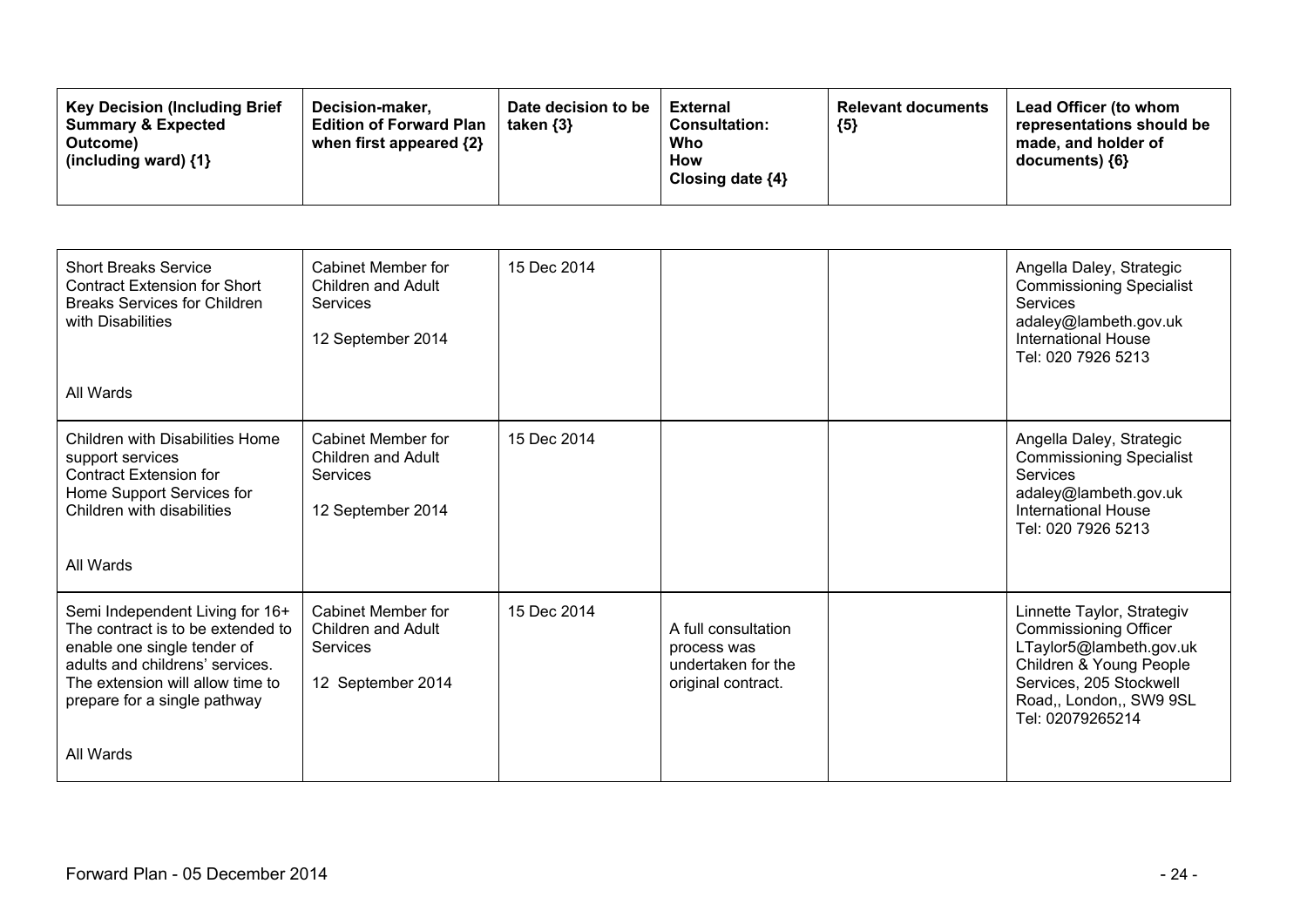| <b>Key Decision (Including Brief</b><br>Decision-maker.<br><b>Summary &amp; Expected</b><br><b>Edition of Forward Plan</b><br>taken $\{3\}$<br>when first appeared $\{2\}$<br>Outcome)<br>(including ward) $\{1\}$ | Date decision to be<br>External<br><b>Consultation:</b><br>Who<br>How<br>Closing date $\{4\}$ | <b>Relevant documents</b><br>${5}$ | Lead Officer (to whom<br>representations should be<br>made, and holder of<br>$documents)$ {6} |
|--------------------------------------------------------------------------------------------------------------------------------------------------------------------------------------------------------------------|-----------------------------------------------------------------------------------------------|------------------------------------|-----------------------------------------------------------------------------------------------|
|--------------------------------------------------------------------------------------------------------------------------------------------------------------------------------------------------------------------|-----------------------------------------------------------------------------------------------|------------------------------------|-----------------------------------------------------------------------------------------------|

## **Environment and Sustainability**

| Excess waste on estates -<br>Responsibility transfer<br>The report sets out a case for<br>the transfer of waste<br>management responsibility to the<br>local estate management teams<br>to encourage the reduction in<br>excess waste being generated<br>through enforcement and<br>financial levers. | Cabinet Member for<br>Environment and<br>Sustainability<br>17 October 2014 | 8 Dec 2014 | Discussion with<br>reprsentatives from<br>Housing<br>management | Michael C Clarke, Public<br><b>Environment Manager</b><br>mcclarke@lambeth.gov.uk<br>1st Floor, Service Team<br>House, 185-205<br>Shakespeare Road, London,<br>SE24 0PZ<br>Tel: 020 7926 0528 |
|-------------------------------------------------------------------------------------------------------------------------------------------------------------------------------------------------------------------------------------------------------------------------------------------------------|----------------------------------------------------------------------------|------------|-----------------------------------------------------------------|-----------------------------------------------------------------------------------------------------------------------------------------------------------------------------------------------|
| All Wards                                                                                                                                                                                                                                                                                             |                                                                            |            |                                                                 |                                                                                                                                                                                               |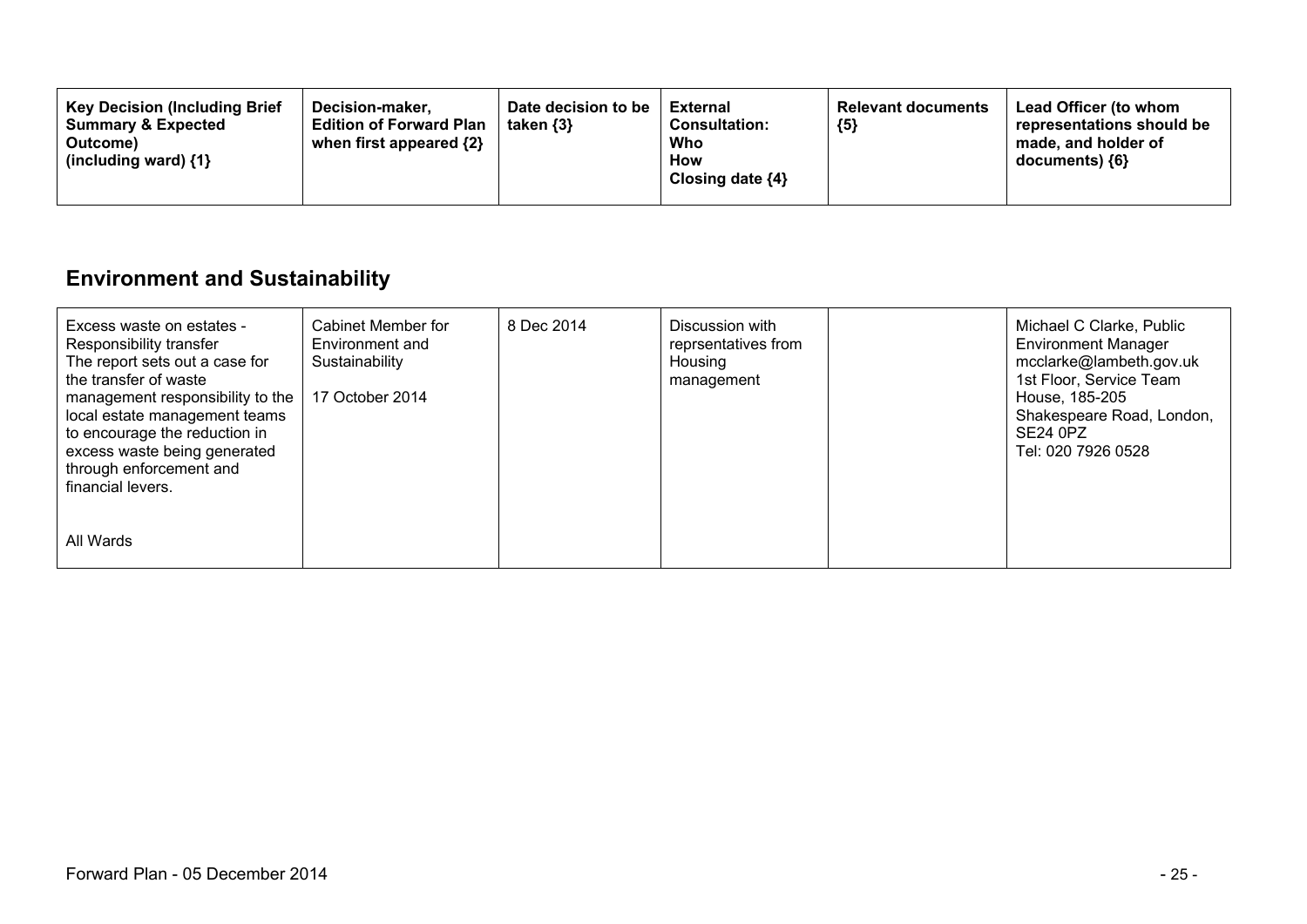| <b>Key Decision (Including Brief)</b><br><b>Summary &amp; Expected</b><br>Outcome)<br>(including ward) $\{1\}$ | Decision-maker,<br><b>Edition of Forward Plan</b><br>when first appeared {2} | Date decision to be<br>taken $\{3\}$ | External<br><b>Consultation:</b><br>Who<br><b>How</b><br>Closing date ${4}$ | <b>Relevant documents</b><br>${5}$ | Lead Officer (to whom<br>representations should be<br>made, and holder of<br>$documents)$ {6} |
|----------------------------------------------------------------------------------------------------------------|------------------------------------------------------------------------------|--------------------------------------|-----------------------------------------------------------------------------|------------------------------------|-----------------------------------------------------------------------------------------------|
|----------------------------------------------------------------------------------------------------------------|------------------------------------------------------------------------------|--------------------------------------|-----------------------------------------------------------------------------|------------------------------------|-----------------------------------------------------------------------------------------------|

| Street Cleansing - Intelligence<br>lead deployment of resources.<br>The decision is based on moving<br>from a one size fits all service to<br>an intelligence and demand lead<br>service designed at a local level<br>with residents and BID's. | <b>Cabinet Member for</b><br>Environment and<br>Sustainability<br>17 November 2014 | 8 Dec 2014 | Consultation is<br>underway with<br>representatives from<br>each Business<br>Improvement District.<br>A borough wide<br>meeting was held<br>and subsequent                                                                                                                                                                                                                                                                                                                          | Michael C Clarke, Public<br><b>Environment Manager</b><br>mcclarke@lambeth.gov.uk<br>1st Floor, Service Team<br>House, 185-205<br>Shakespeare Road, London,<br><b>SE24 0PZ</b><br>Tel: 020 7926 0528 |
|-------------------------------------------------------------------------------------------------------------------------------------------------------------------------------------------------------------------------------------------------|------------------------------------------------------------------------------------|------------|-------------------------------------------------------------------------------------------------------------------------------------------------------------------------------------------------------------------------------------------------------------------------------------------------------------------------------------------------------------------------------------------------------------------------------------------------------------------------------------|------------------------------------------------------------------------------------------------------------------------------------------------------------------------------------------------------|
| All Wards                                                                                                                                                                                                                                       |                                                                                    |            | consultation<br>meetings have taken<br>place with individual<br>Bids to determine the<br>needs and options for<br>service change at a<br>local level. The<br>consultation will<br>continue after the<br>report is forwarded<br>for decision. This will<br>allow BID's to voice<br>any concerns and<br>determine community<br>response when the<br>proposals have been<br>implemented.<br>Additionally the<br>council has<br>introduced a number<br>of citizen based<br>schemes that |                                                                                                                                                                                                      |
| Forward Plan - 05 December 2014                                                                                                                                                                                                                 |                                                                                    |            | promote greater<br>citizen involvement in<br>the design and<br>delivery of services<br>that impact<br>environmental                                                                                                                                                                                                                                                                                                                                                                 | $-26-$                                                                                                                                                                                               |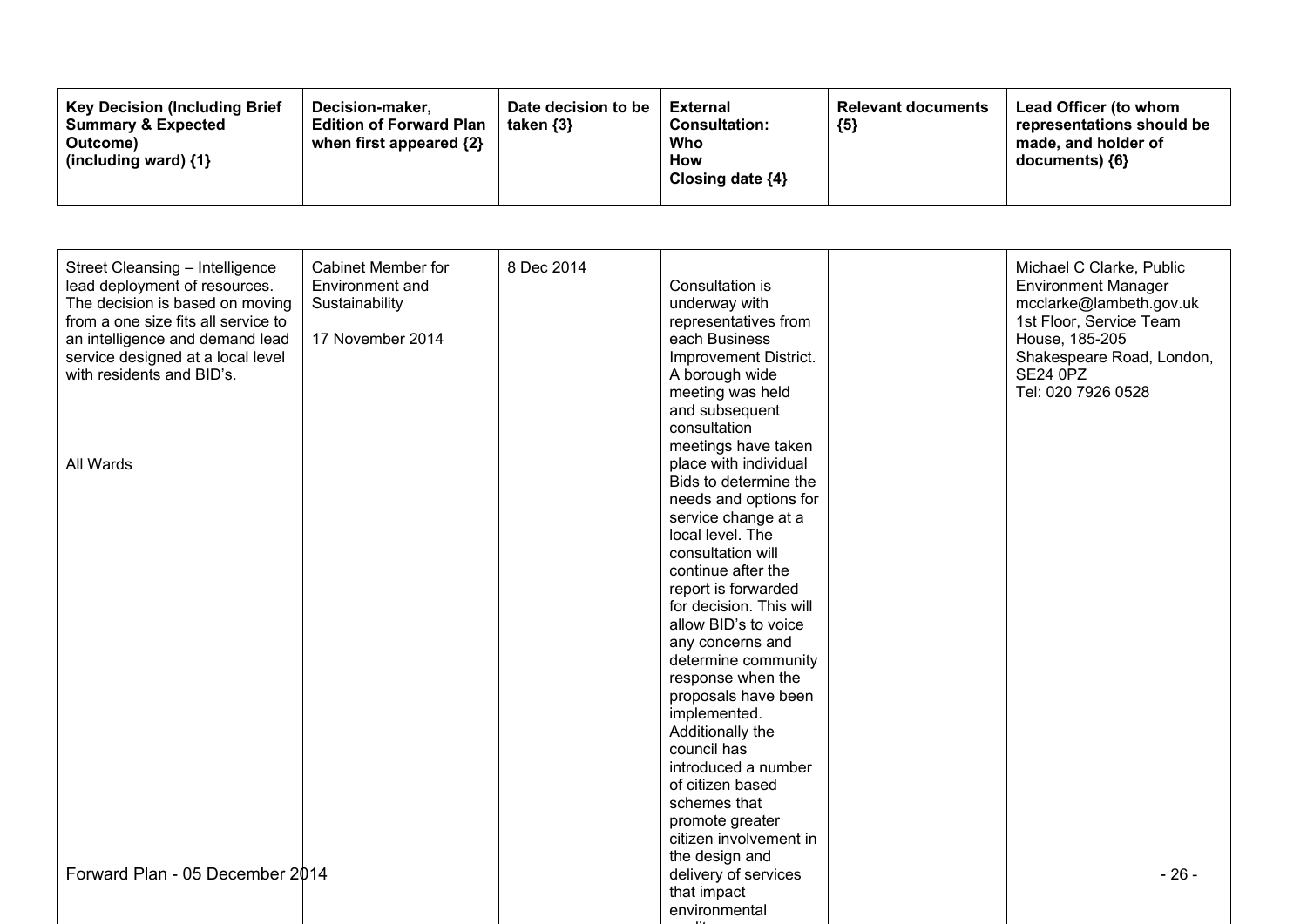| <b>Key Decision (Including Brief</b><br><b>Summary &amp; Expected</b><br>Outcome)<br>(including ward) $\{1\}$ | Decision-maker,<br><b>Edition of Forward Plan</b><br>when first appeared {2} | Date decision to be<br>taken $\{3\}$ | External<br><b>Consultation:</b><br>Who<br>How<br>Closing date ${4}$ | <b>Relevant documents</b><br>${5}$ | Lead Officer (to whom<br>representations should be<br>made, and holder of<br>documents) ${6}$ |
|---------------------------------------------------------------------------------------------------------------|------------------------------------------------------------------------------|--------------------------------------|----------------------------------------------------------------------|------------------------------------|-----------------------------------------------------------------------------------------------|
|---------------------------------------------------------------------------------------------------------------|------------------------------------------------------------------------------|--------------------------------------|----------------------------------------------------------------------|------------------------------------|-----------------------------------------------------------------------------------------------|

| <b>Brixton Depots Rationalisation -</b><br><b>Procurement of Construction</b><br><b>Works</b><br>This report aims for the<br>procurement board to grant<br>approval for the Somerleyton<br>Road project team to undertake<br>a competitive tender, with the<br>assistance of Veolia, for a<br>contractor to undertake the<br>construction works of the<br>rationalisation of the Brixton<br>depots which involves the<br>reconfiguration of Shakespeare<br>Road depot and Mahatma<br>Ghandi depot in order to<br>accommodate the facilities being<br>relocated from the Angela Davis<br>and (potentially) Wanless Road<br>depots. Approval is also being<br>requested to procure a<br>contractor for the demolition<br>works of Angela Davis depot<br>once its facilities have been<br>relocated.<br>Coldharbour; Herne Hill | Cabinet Member for<br>Environment and<br>Sustainability | 19 Dec 2014<br>Please select date of<br>when decision would<br>be taken. | During the planning<br>application process<br>consultations will be<br>undertaken with the<br>public and<br>surrounding<br>communities.<br>Consultation with<br>ward councillors<br>ongoing. | Neil Vokes, Regeneration<br>Project Manager (Housing)<br>nvokes@lambeth.gov.uk<br>1st floor, Phoenix House |
|------------------------------------------------------------------------------------------------------------------------------------------------------------------------------------------------------------------------------------------------------------------------------------------------------------------------------------------------------------------------------------------------------------------------------------------------------------------------------------------------------------------------------------------------------------------------------------------------------------------------------------------------------------------------------------------------------------------------------------------------------------------------------------------------------------------------------|---------------------------------------------------------|--------------------------------------------------------------------------|----------------------------------------------------------------------------------------------------------------------------------------------------------------------------------------------|------------------------------------------------------------------------------------------------------------|
|                                                                                                                                                                                                                                                                                                                                                                                                                                                                                                                                                                                                                                                                                                                                                                                                                              |                                                         |                                                                          |                                                                                                                                                                                              |                                                                                                            |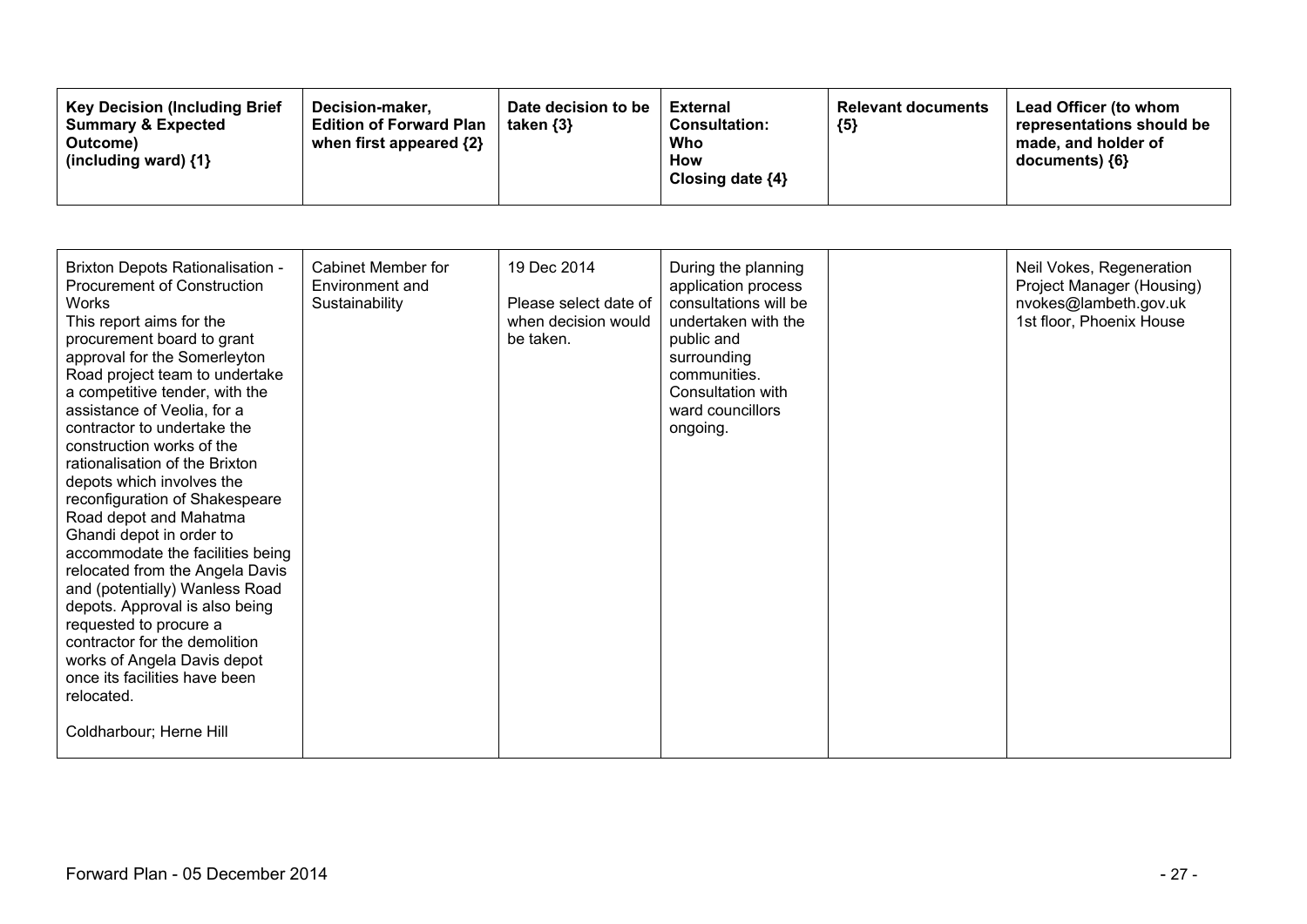| Waste Services - Client and<br><b>Support Services Options Paper</b><br>The decision will determine the<br>way support and client functions<br>are provided in conjunction with<br>the existing waste and cleansing<br>services are delivered.<br>The appraisal will asses<br>feasibility of a number of<br>provider models in delivering the<br>councils stated cooperative<br>aspirations and in particular<br>empowering the citizens to take<br>a central role in the governance<br>of the new model. | Cabinet Member for<br>Environment and<br>Sustainability | 23 Apr 2015<br>Please select date of<br>when decision would<br>be taken. |  | Michael C Clarke, Public<br><b>Environment Manager</b><br>mcclarke@lambeth.gov.uk<br>1st Floor, Service Team<br>House, 185-205<br>Shakespeare Road, London,<br><b>SE24 0PZ</b><br>Tel: 020 7926 0528 |
|-----------------------------------------------------------------------------------------------------------------------------------------------------------------------------------------------------------------------------------------------------------------------------------------------------------------------------------------------------------------------------------------------------------------------------------------------------------------------------------------------------------|---------------------------------------------------------|--------------------------------------------------------------------------|--|------------------------------------------------------------------------------------------------------------------------------------------------------------------------------------------------------|
| All Wards                                                                                                                                                                                                                                                                                                                                                                                                                                                                                                 |                                                         |                                                                          |  |                                                                                                                                                                                                      |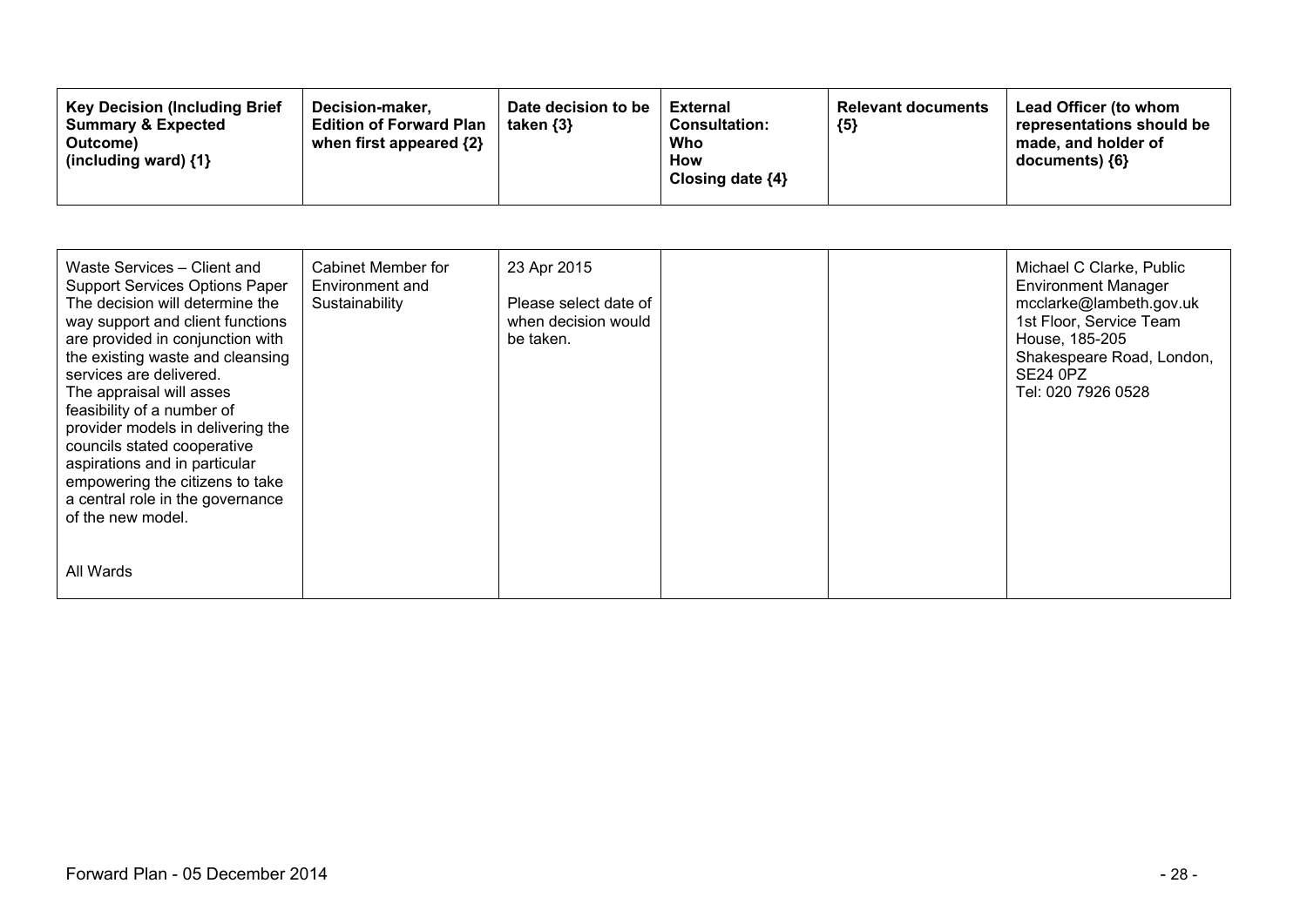| <b>Key Decision (Including Brief</b><br>Decision-maker.<br><b>Summary &amp; Expected</b><br>Outcome)<br>(including ward) $\{1\}$ | Date decision to be<br>taken $\{3\}$<br><b>Edition of Forward Plan</b><br>when first appeared {2} | External<br><b>Consultation:</b><br>Who<br>How<br>Closing date $\{4\}$ | <b>Relevant documents</b><br>${5}$ | <b>Lead Officer (to whom</b><br>representations should be<br>made, and holder of<br>$documents)$ {6} |
|----------------------------------------------------------------------------------------------------------------------------------|---------------------------------------------------------------------------------------------------|------------------------------------------------------------------------|------------------------------------|------------------------------------------------------------------------------------------------------|
|----------------------------------------------------------------------------------------------------------------------------------|---------------------------------------------------------------------------------------------------|------------------------------------------------------------------------|------------------------------------|------------------------------------------------------------------------------------------------------|

## **Health and Wellbeing**

| Transfer of 2013/14 funding from<br>NHS to Lambeth<br>Transfer of funding via s256 for<br>2013/14 from NHS England to<br>London Borough of Lambeth<br>All Wards      | <b>Cabinet Member for</b><br>Health and Wellbeing<br>7 February 2014 | 8 Dec 2014 | Engagement with<br>LINK/ HealthWatch<br>roundtables, CCG<br>engagement on<br>planning and the BIG<br>Lambeth Health<br>Debate, SLIC<br>Citizens' panel work<br>and Lambeth Living<br>Well Collaborative<br>co-productive work<br>on mental health.<br>This work is ongoing<br>and developing. |                                                                                                                           |
|----------------------------------------------------------------------------------------------------------------------------------------------------------------------|----------------------------------------------------------------------|------------|-----------------------------------------------------------------------------------------------------------------------------------------------------------------------------------------------------------------------------------------------------------------------------------------------|---------------------------------------------------------------------------------------------------------------------------|
| Mental Health Accommodation<br>and Community Support<br>contract.<br>Extension of the Mental Health<br>Accommodation and Community<br>Support contract.<br>All Wards | <b>Cabinet Member for</b><br>Health and Wellbeing<br>16.05.14        | 8 Dec 2014 |                                                                                                                                                                                                                                                                                               | Denis O'Rourke, Assistant<br>Director Integrated<br>Commissioning - Adult<br><b>Mental Health</b><br>denisorourke@nhs.net |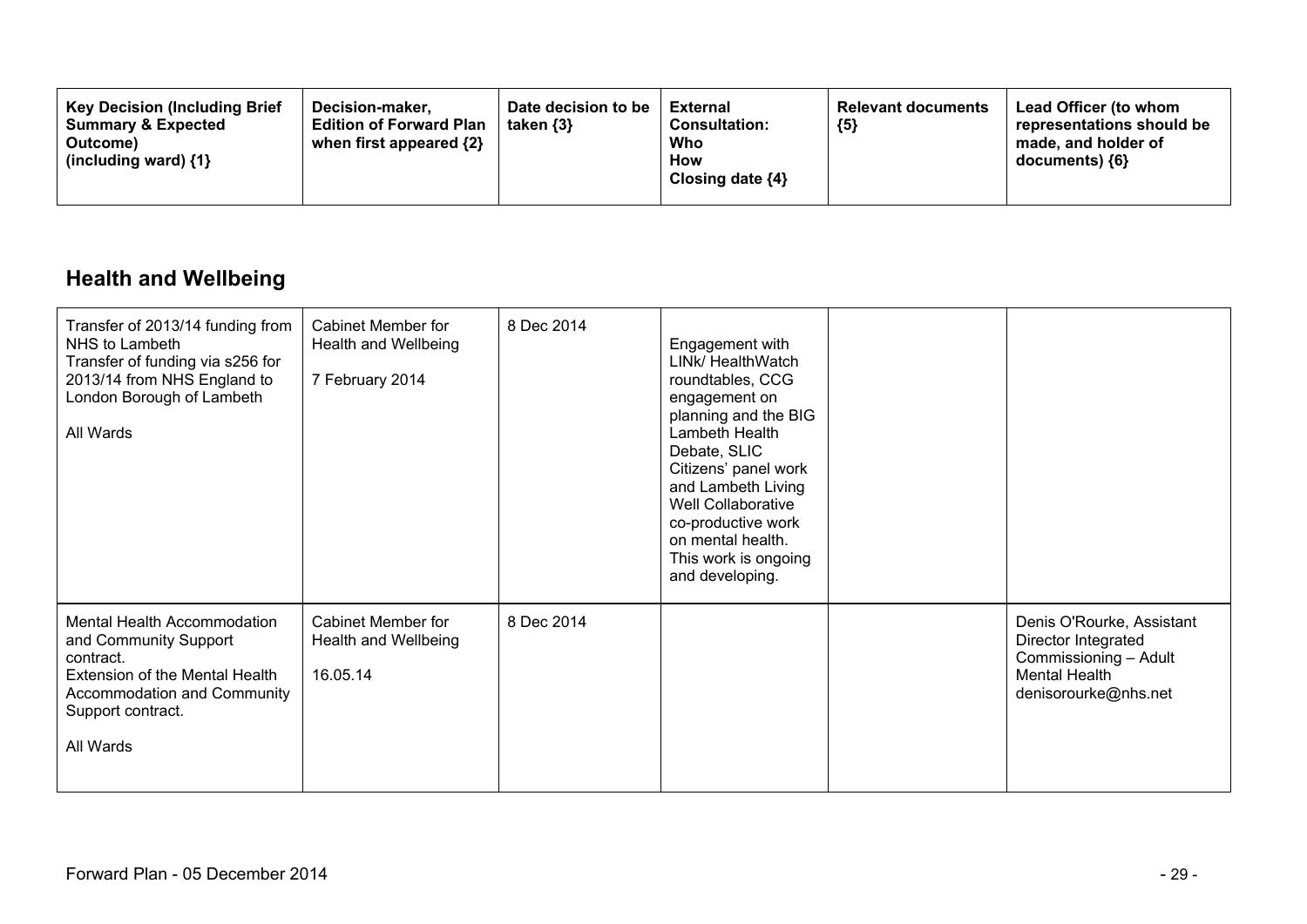| <b>Key Decision (Including Brief)</b><br>Decision-maker.<br><b>Summary &amp; Expected</b><br><b>Edition of Forward Plan</b><br>when first appeared {2}<br>Outcome)<br>(including ward) $\{1\}$ | Date decision to be<br><b>External</b><br><b>Consultation:</b><br>Who<br>How<br>Closing date $\{4\}$ | taken {3} | <b>Relevant documents</b><br>${5}$ | Lead Officer (to whom<br>representations should be<br>made, and holder of<br>$documents)$ {6} |
|------------------------------------------------------------------------------------------------------------------------------------------------------------------------------------------------|------------------------------------------------------------------------------------------------------|-----------|------------------------------------|-----------------------------------------------------------------------------------------------|
|------------------------------------------------------------------------------------------------------------------------------------------------------------------------------------------------|------------------------------------------------------------------------------------------------------|-----------|------------------------------------|-----------------------------------------------------------------------------------------------|

| <b>Better Care Fund</b><br>To finalise and agree the<br>approach to developing the<br>Better Care Fund for Lambeth<br>for 2014-16<br>All Wards | Cabinet Member for<br>Health and Wellbeing<br>7 February 2014 | 8 Dec 2014 | Engagement with<br>LINK/ HealthWatch<br>roundtables, CCG<br>engagement on<br>planning and the BIG<br>Lambeth Health<br>Debate, SLIC<br>Citizens' panel work<br>and Lambeth Living<br>Well Collaborative<br>co-productive work<br>on mental health.<br>This work is ongoing<br>and developing. |  | Moira McGrath, Director of<br>Integrated Commissioning<br>moira.mcgrath@nhs.net |
|------------------------------------------------------------------------------------------------------------------------------------------------|---------------------------------------------------------------|------------|-----------------------------------------------------------------------------------------------------------------------------------------------------------------------------------------------------------------------------------------------------------------------------------------------|--|---------------------------------------------------------------------------------|
|------------------------------------------------------------------------------------------------------------------------------------------------|---------------------------------------------------------------|------------|-----------------------------------------------------------------------------------------------------------------------------------------------------------------------------------------------------------------------------------------------------------------------------------------------|--|---------------------------------------------------------------------------------|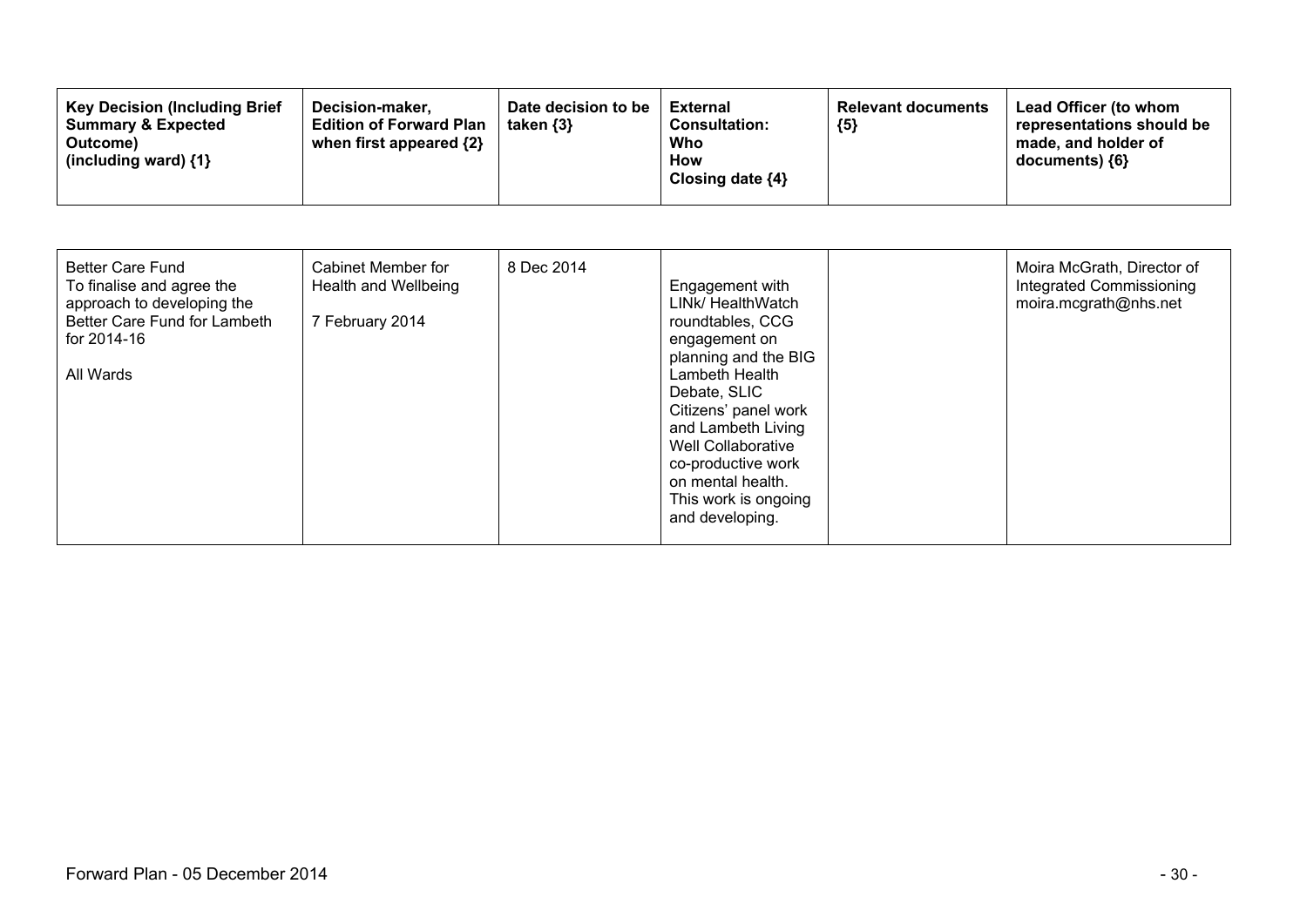| Extension to pilot level 3<br>specialist weight management<br>service for children<br>Decision to extend the above<br>contract for 2 years. This<br>contract is part of a healthy<br>weight programme that was set<br>up as a pilot following a tender<br>that was carried out in 2011. The<br>pilot will be evaluated over the<br>next year and a tender will be<br>carried out again in 2016 (for the<br>full healthy weight programme)<br>following analysis of the findings<br>from the evaluation.<br>All Wards | Cabinet Member for<br>Health and Wellbeing<br>13 June 2014 | 8 Dec 2014 | Qualitative data is<br>being captured<br>through the<br>evaluation.<br>Programme<br>participants provide<br>feedback following<br>their involvement.<br>Relevant<br>professionals and<br>stakeholders will be<br>consulted during the<br>evaluation and during<br>the tender process<br>which will be carried<br>out in 2016. |  | <b>Candice Clark</b><br>candiceclark@nhs.net |
|----------------------------------------------------------------------------------------------------------------------------------------------------------------------------------------------------------------------------------------------------------------------------------------------------------------------------------------------------------------------------------------------------------------------------------------------------------------------------------------------------------------------|------------------------------------------------------------|------------|-------------------------------------------------------------------------------------------------------------------------------------------------------------------------------------------------------------------------------------------------------------------------------------------------------------------------------|--|----------------------------------------------|
|----------------------------------------------------------------------------------------------------------------------------------------------------------------------------------------------------------------------------------------------------------------------------------------------------------------------------------------------------------------------------------------------------------------------------------------------------------------------------------------------------------------------|------------------------------------------------------------|------------|-------------------------------------------------------------------------------------------------------------------------------------------------------------------------------------------------------------------------------------------------------------------------------------------------------------------------------|--|----------------------------------------------|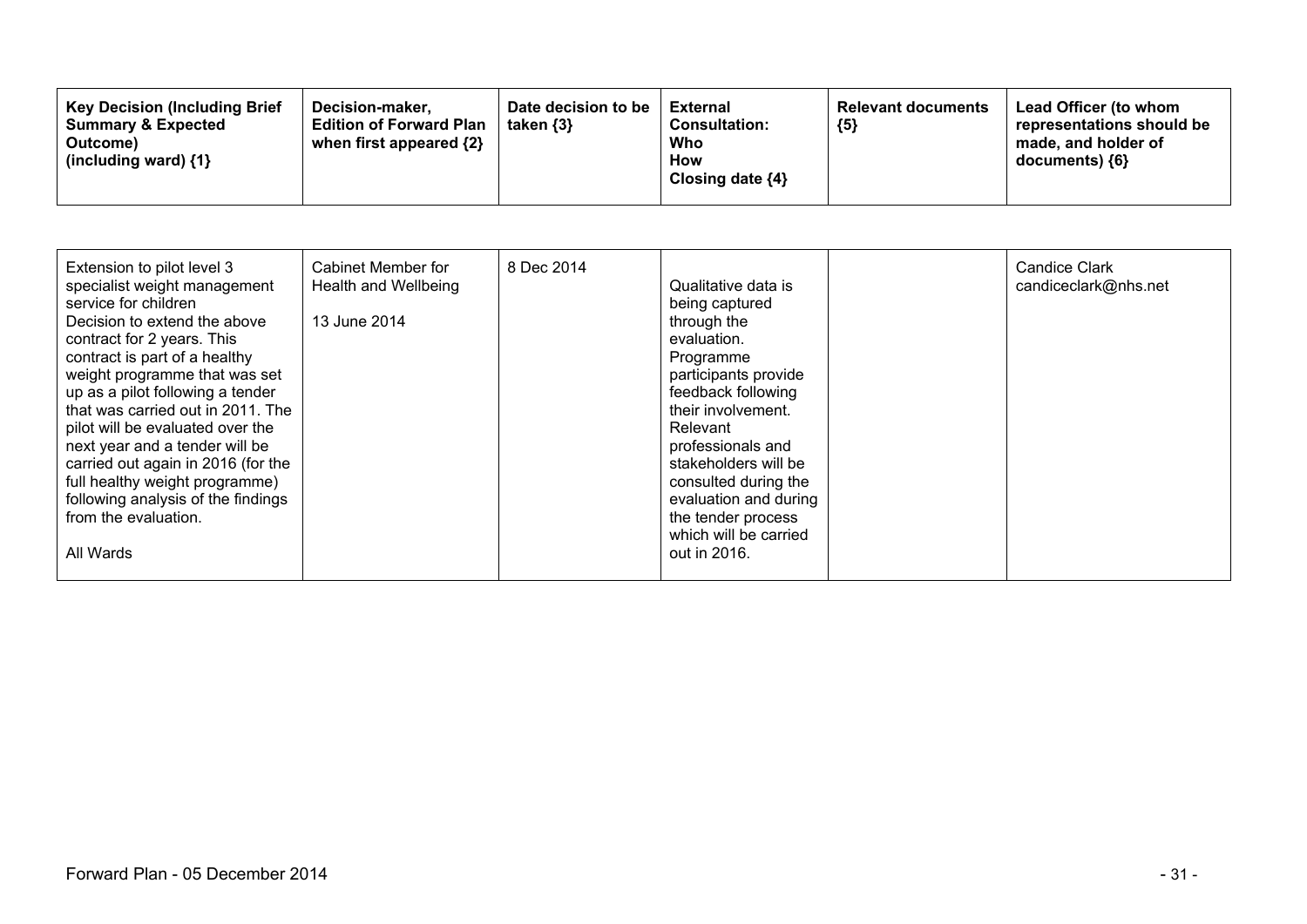| London HIV Prevention<br>Programme<br>The tendering and award of<br>contracts for this London-wide<br>programme (hosted,<br>commissioned and managed by<br>Lambeth) for HIV prevention.<br>The services comprise outreach,<br>condom distribution and media<br>campaigns.<br>All Wards | <b>Cabinet Member for</b><br>Health and Wellbeing<br>4 July 2014 | 8 Dec 2014 | Engagement with<br>London Directors of<br>Public Health via the<br><b>LHPP Steering</b><br>Group, London<br>Sexual Health Group<br>and London Councils'<br>Leaders Committee.<br>Planning and<br>development of this<br>work is ongoing as<br>the tender process<br>proceeds. | Paul Steinberg, Senior<br><b>Strategic Commissioning</b><br>Manager<br>PSteinberg@lambeth.gov.uk<br>Tel: 020 7926 0480                                                                     |
|----------------------------------------------------------------------------------------------------------------------------------------------------------------------------------------------------------------------------------------------------------------------------------------|------------------------------------------------------------------|------------|-------------------------------------------------------------------------------------------------------------------------------------------------------------------------------------------------------------------------------------------------------------------------------|--------------------------------------------------------------------------------------------------------------------------------------------------------------------------------------------|
| Social Care Hub<br>Provision of a hub service<br>offering information, advice and<br>advocacy to older people, people<br>with disabilities and carers.<br>All Wards                                                                                                                    | <b>Cabinet Member for</b><br>Health and Wellbeing<br>13/08/2014  | 8 Dec 2014 | Co-Production<br>sessions with service<br>users, staff and<br>providers between<br>April & July 2014                                                                                                                                                                          | Paul Davis, Commissioning<br><b>Manager Supporting People</b><br>pdavis2@lambeth.gov.uk<br>Phoenix House, 10<br>Wandsworth Road, London,<br>SW8 2LL<br>Tel: 020 7926 7538<br>020 7926 7526 |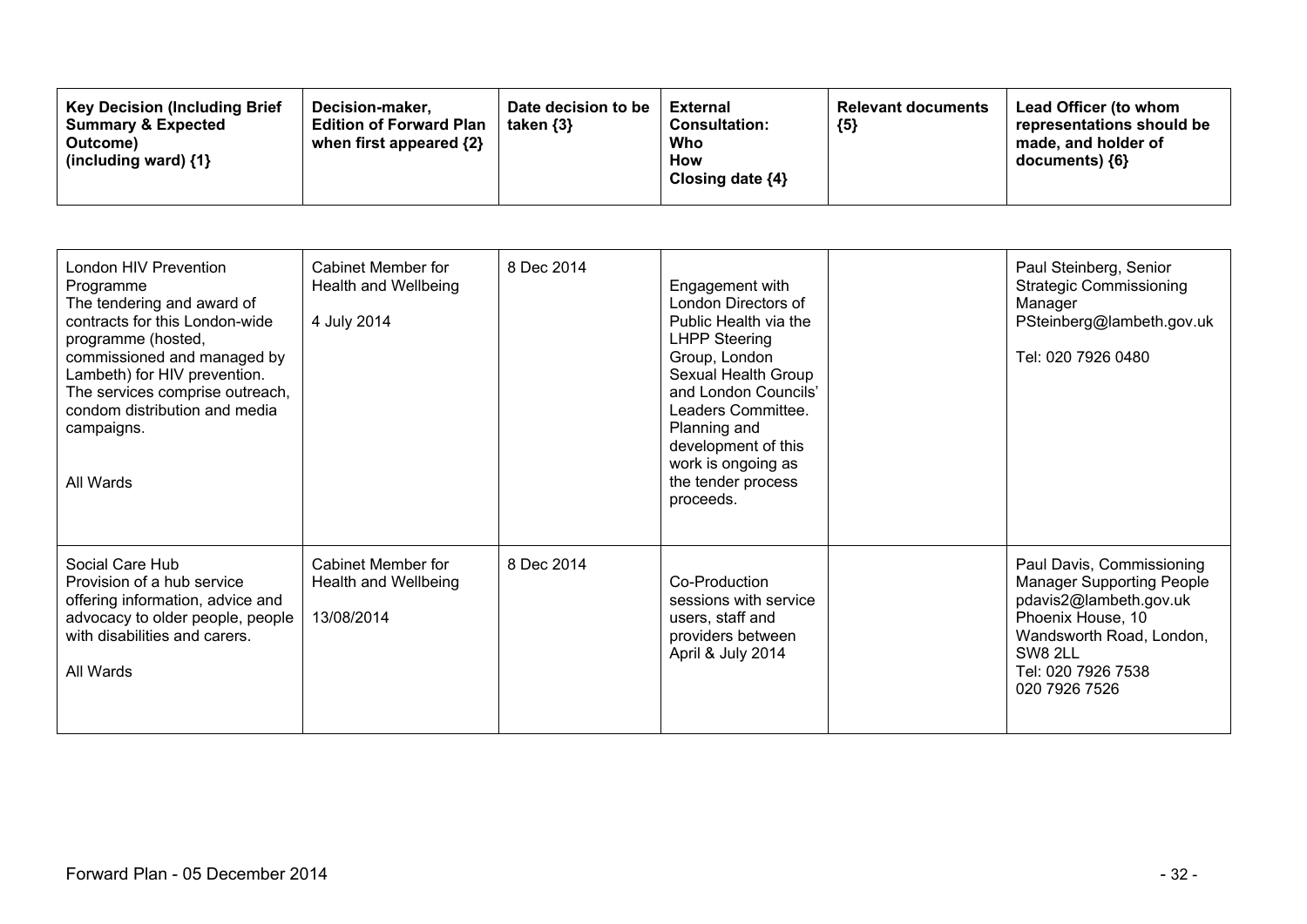| <b>Key Decision (Including Brief)</b><br><b>Summary &amp; Expected</b><br>Outcome)<br>(including ward) $\{1\}$ | Decision-maker.<br><b>Edition of Forward Plan</b><br>when first appeared {2} | Date decision to be<br>taken $\{3\}$ | <b>External</b><br><b>Consultation:</b><br>Who<br><b>How</b><br>Closing date $\{4\}$ | <b>Relevant documents</b><br>${5}$ | Lead Officer (to whom<br>representations should be<br>made, and holder of<br>$documents)$ {6} |
|----------------------------------------------------------------------------------------------------------------|------------------------------------------------------------------------------|--------------------------------------|--------------------------------------------------------------------------------------|------------------------------------|-----------------------------------------------------------------------------------------------|
|----------------------------------------------------------------------------------------------------------------|------------------------------------------------------------------------------|--------------------------------------|--------------------------------------------------------------------------------------|------------------------------------|-----------------------------------------------------------------------------------------------|

## **Housing**

| Approval of Lollard Street<br>Development Agreement for<br>provision of new homes and<br>nursery school<br>The General Exception<br>procedure is likely to be followed<br>Bishop's; Prince's                  | Cabinet Member for<br>Housing<br>11 October 2013 | 8 Dec 2014 | Princes and Bishops<br><b>Ward Members</b>                                                                                                                                                                                                                                                                                            | Resolution to grant<br>planning permission for<br><b>Shell Centre</b><br>development | Lesley Johnson, Interim<br><b>Housing Regeneration</b><br>Manager<br>Ljohnson3@lambeth.gov.uk<br>Hambrook House<br>Tel: 020 7926 3765        |
|---------------------------------------------------------------------------------------------------------------------------------------------------------------------------------------------------------------|--------------------------------------------------|------------|---------------------------------------------------------------------------------------------------------------------------------------------------------------------------------------------------------------------------------------------------------------------------------------------------------------------------------------|--------------------------------------------------------------------------------------|----------------------------------------------------------------------------------------------------------------------------------------------|
| Development Options Appraisal -<br><b>Fenwick Estate</b><br>To approve the opportunity sites<br>in Fenwick estate as the location<br>for offsite affordable housing<br>provision by Sainsbury/TfL<br>Larkhall | Cabinet Member for<br>Housing<br>2 May 2014      | 8 Dec 2014 | Local residents and<br>ward councillors<br>Resident participation<br>in the project will be<br>designed in close<br>liaison with the TRA.<br>A communications<br>plan will be<br>developed by the<br>project team<br>involving drop in,<br>newsletters, events<br>etc to engage with<br>residents and<br>coproduce a project<br>plan. |                                                                                      | Lesley Johnson, Interim<br><b>Housing Regeneration</b><br>Manager<br>Ljohnson3@lambeth.gov.uk<br><b>Hambrook House</b><br>Tel: 020 7926 3765 |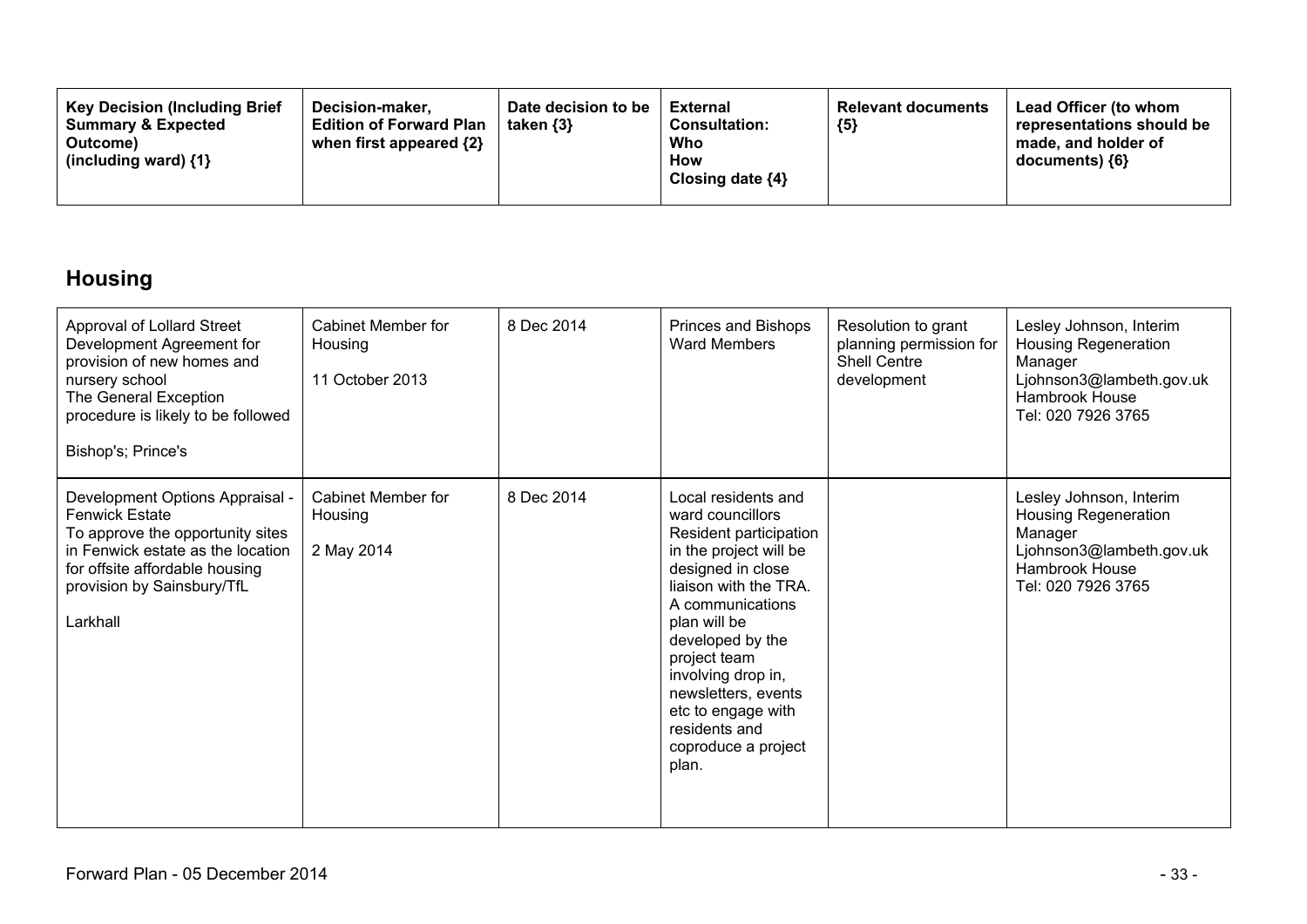| <b>Key Decision (Including Brief</b><br>Decision-maker.<br><b>Edition of Forward Plan</b><br><b>Summary &amp; Expected</b><br>when first appeared {2}<br>Outcome)<br>(including ward) $\{1\}$ | Date decision to be<br>taken $\{3\}$ | External<br><b>Consultation:</b><br>Who<br><b>How</b><br>Closing date $\{4\}$ | <b>Relevant documents</b><br>${5}$ | Lead Officer (to whom<br>representations should be<br>made, and holder of<br>documents) {6} |
|-----------------------------------------------------------------------------------------------------------------------------------------------------------------------------------------------|--------------------------------------|-------------------------------------------------------------------------------|------------------------------------|---------------------------------------------------------------------------------------------|
|-----------------------------------------------------------------------------------------------------------------------------------------------------------------------------------------------|--------------------------------------|-------------------------------------------------------------------------------|------------------------------------|---------------------------------------------------------------------------------------------|

| Proposal to Appoint Mears Ltd<br>(Interim) for South Area - Waiver<br>An urgent waiver report has<br>been prepared recommending<br>Mears Ltd to take over delivery<br>of repairs and voids works in the<br>south as an interim arrangement<br>only for a period of 18 months.<br>All Wards | Cabinet Member for<br>Housing<br>20 June 2014     | 8 Dec 2014  | High-level meetings<br>with Cabinet<br>Member/ LL Board/<br>Contractor | Ola Akinfe, Director of<br><b>Property Services</b><br>OAkinfe@lambethliving.org.u<br>ĸ<br>Lambeth Living, Hambrook<br>House<br>Tel: 0207 926 3427        |
|--------------------------------------------------------------------------------------------------------------------------------------------------------------------------------------------------------------------------------------------------------------------------------------------|---------------------------------------------------|-------------|------------------------------------------------------------------------|-----------------------------------------------------------------------------------------------------------------------------------------------------------|
| Northgate Support and<br>Maintenance contract<br>To agree the continued provision<br>of support and maintance for the<br>Northgate Housing system                                                                                                                                          | Cabinet Member for<br>Housing<br>28 November 2014 | 29 Dec 2014 |                                                                        | Mandy Green (Associate<br>Director Commissioning),<br><b>Assistant Director</b><br>Accommodation & Property<br>mgreen3@lambeth.gov.uk<br>Tel: 02079267020 |

### **Jobs and Growth**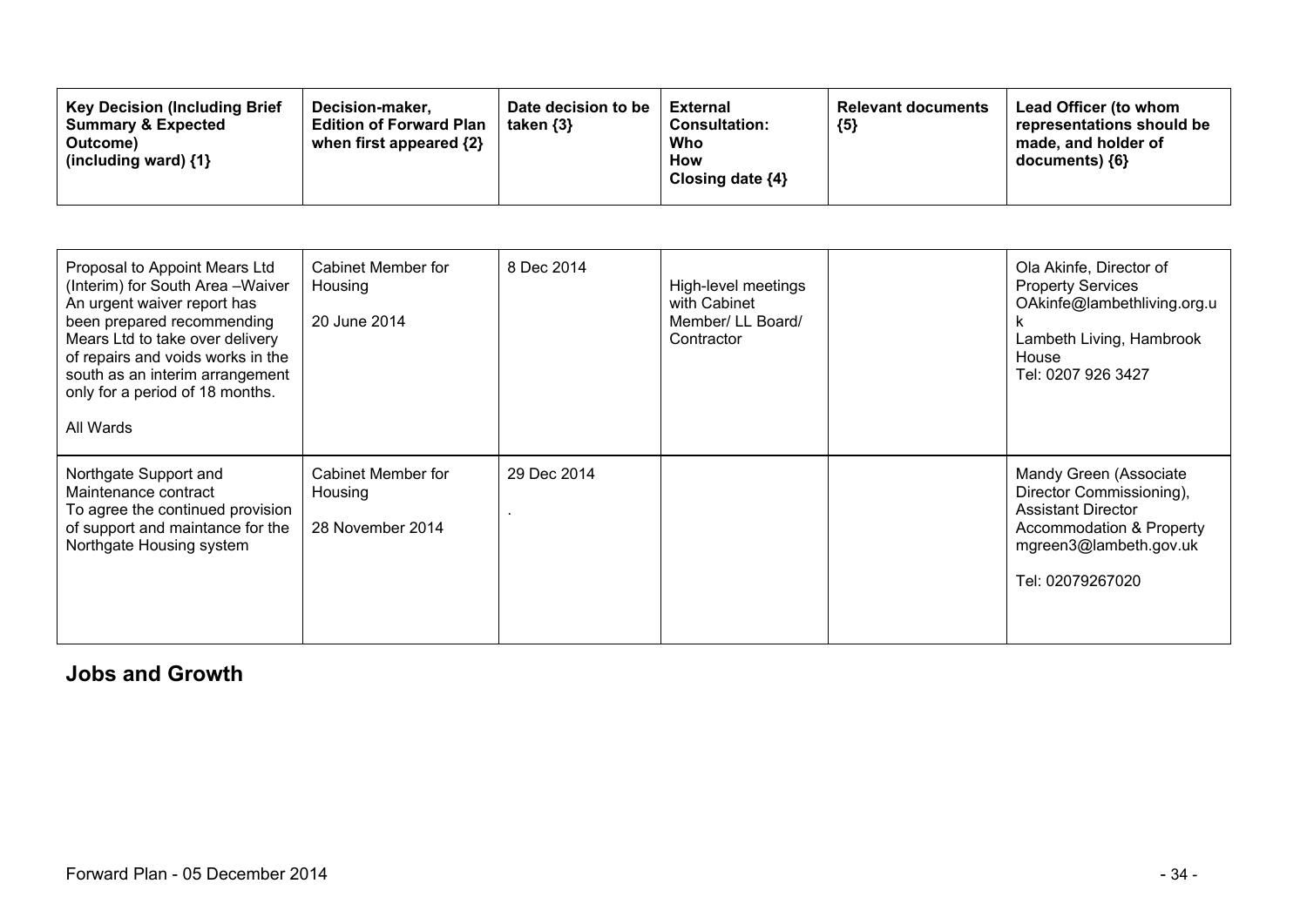| Dangerous Structures Provision<br>To award the contract for<br>dangerous stuctures under the<br>Framework Agreement drawn up<br>by the Dangerous Structures<br>(Consortium) London (DSCL) for<br>the period April 2014 for 5 years<br>All Wards | Cabinet Member for Jobs<br>and Growth | 8 Dec 2014<br>Please select date of<br>when decision would<br>be taken. | No consultation $-$<br>the aim will be to<br>align with the<br>DSCL tender in<br>order to secure the<br>dangerous<br>structures<br>provision. |  | <b>Catherine Neal</b><br>cneal@lambeth.gov.uk |
|-------------------------------------------------------------------------------------------------------------------------------------------------------------------------------------------------------------------------------------------------|---------------------------------------|-------------------------------------------------------------------------|-----------------------------------------------------------------------------------------------------------------------------------------------|--|-----------------------------------------------|
|-------------------------------------------------------------------------------------------------------------------------------------------------------------------------------------------------------------------------------------------------|---------------------------------------|-------------------------------------------------------------------------|-----------------------------------------------------------------------------------------------------------------------------------------------|--|-----------------------------------------------|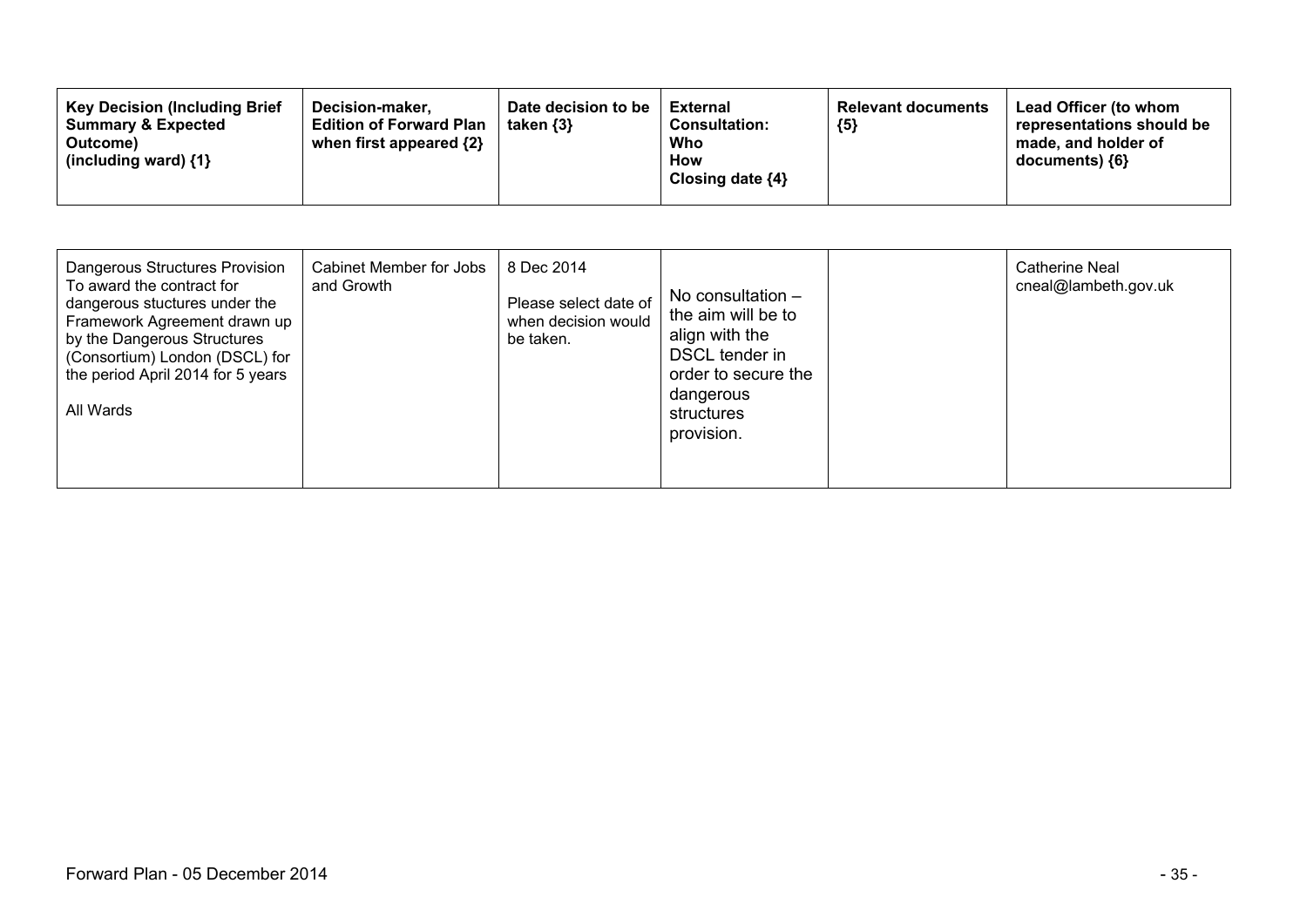| <b>Key Decision (Including Brief</b><br>Decision-maker.<br><b>Summary &amp; Expected</b><br><b>Edition of Forward Plan</b><br>when first appeared $\{2\}$<br>Outcome)<br>(including ward) $\{1\}$ | Date decision to be<br>taken $\{3\}$ | External<br><b>Consultation:</b><br>Who<br>How<br>Closing date $\{4\}$ | <b>Relevant documents</b><br>${5}$ | Lead Officer (to whom<br>representations should be<br>made, and holder of<br>$documents)$ {6} |
|---------------------------------------------------------------------------------------------------------------------------------------------------------------------------------------------------|--------------------------------------|------------------------------------------------------------------------|------------------------------------|-----------------------------------------------------------------------------------------------|
|---------------------------------------------------------------------------------------------------------------------------------------------------------------------------------------------------|--------------------------------------|------------------------------------------------------------------------|------------------------------------|-----------------------------------------------------------------------------------------------|

| Lambeth Adult Learning 4-Year<br>Framework 2015-19<br>To award a 4-year Framework<br>Agreement to organisations to<br>deliver adult community learning<br>in the borough. The Agreement<br>will run from $1/08/2015 -$<br>31/07/2019. The Council's Adult<br>Learning Service receives an<br>annual grant from government<br>via the Skills Funding Agency to<br>commission high quality adult<br>community learning for residents<br>in the borough.<br>All Wards | Cabinet Member for Jobs<br>and Growth | 2 Mar 2015<br>Please select date of<br>when decision would<br>be taken. | $10/10/2014 -$<br>Consultation event<br>which resulted in the<br>design and<br>production of a more<br>streamlined<br>procurement and<br>commissioning<br>process.<br>$25/11/2014 - Open$<br>workshop for<br>organisations<br>interested in<br>tendering for the<br>2015-19 framework<br>attended by 44<br>delegates. |  | Lesley Johnson, Interim<br><b>Housing Regeneration</b><br>Manager<br>Ljohnson3@lambeth.gov.uk<br>Hambrook House<br>Tel: 020 7926 3765 |
|--------------------------------------------------------------------------------------------------------------------------------------------------------------------------------------------------------------------------------------------------------------------------------------------------------------------------------------------------------------------------------------------------------------------------------------------------------------------|---------------------------------------|-------------------------------------------------------------------------|-----------------------------------------------------------------------------------------------------------------------------------------------------------------------------------------------------------------------------------------------------------------------------------------------------------------------|--|---------------------------------------------------------------------------------------------------------------------------------------|
|--------------------------------------------------------------------------------------------------------------------------------------------------------------------------------------------------------------------------------------------------------------------------------------------------------------------------------------------------------------------------------------------------------------------------------------------------------------------|---------------------------------------|-------------------------------------------------------------------------|-----------------------------------------------------------------------------------------------------------------------------------------------------------------------------------------------------------------------------------------------------------------------------------------------------------------------|--|---------------------------------------------------------------------------------------------------------------------------------------|

## **Neighbourhoods**